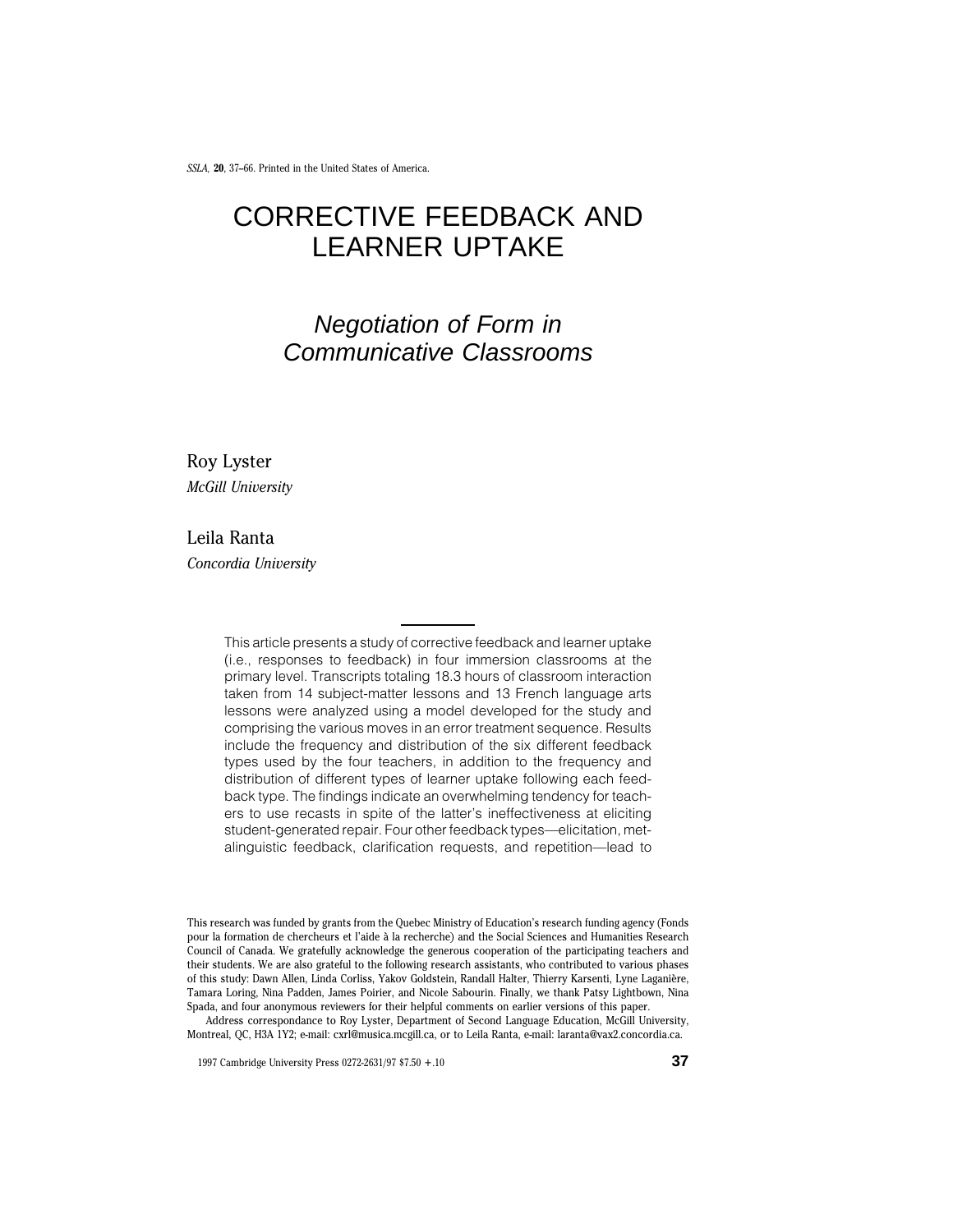student-generated repair more successfully and are thus able to initiate what the authors characterize as the negotiation of form.

# **ERROR CORRECTION AND COMMUNICATIVE LANGUAGE TEACHING**

The issue of how competent speakers react to learners' language errors takes on many guises depending on the disciplinary orientation of the researcher. It has been examined in terms of negative evidence by linguists (e.g., White, 1989), as repair by discourse analysts (e.g., Kasper, 1985), as negative feedback by psychologists (e.g., Annett, 1969), as corrective feedback by second language teachers (e.g., Fanselow, 1977), and as focus-on-form in more recent work in classroom second language acquisition (SLA) (e.g., Lightbown & Spada, 1990; Long, 1991). The different labels also reflect different research concerns and different approaches to data collection (Schachter, 1991). Small wonder then that the neophyte second language (L2) teacher finds so little in the research literature to help deal with the very practical issue of what to do when students make errors in classrooms that are intended to lead to communicative competence.

There are, however, a number of good state-of-the-art discussions of error treatment in classroom SLA (Allwright & Bailey, 1991; Chaudron, 1988; DeKeyser, 1993). These writers have all borrowed the framing questions used by Hendrickson (1978) in one of the first comprehensive reviews of the issue of error correction in the classroom; that is,

- 1. Should learners' errors be corrected?
- 2. When should learners' errors be corrected?
- 3. Which errors should be corrected?
- 4. How should errors be corrected?
- 5. Who should do the correcting?

Nearly 20 years later, we are hardly any closer to knowing the answers to these deceptively simple questions. Some of the questions have received more attention than others. For example, the issue of whether errors should be corrected at all has been investigated under the rubric of "focus-on-form" in classroom SLA. Typically such research has involved experimental designs with pre- and posttests and explicit teaching of a specific feature of the target language. Those studies conducted in intensive ESL classes in Quebec (Spada & Lightbown, 1993; White, 1991; White, Spada, Lightbown, & Ranta, 1991) have examined the effect of a combination of proactive and reactive approaches to focus-on-form, that is, both form-focused instructional materials and feedback on error, and thus shed no light on the effectiveness of error correction on its own. Other studies have dealt with feedback exclusively, using a highly controlled experimental approach. In Carroll, Roberge, and Swain (1992), adult subjects were trained and given feedback (or not) on two rules of suffixation in French, whereas Carroll and Swain (1993) investigated the effect of different types of feedback on the learning of the dative alternation rule in English,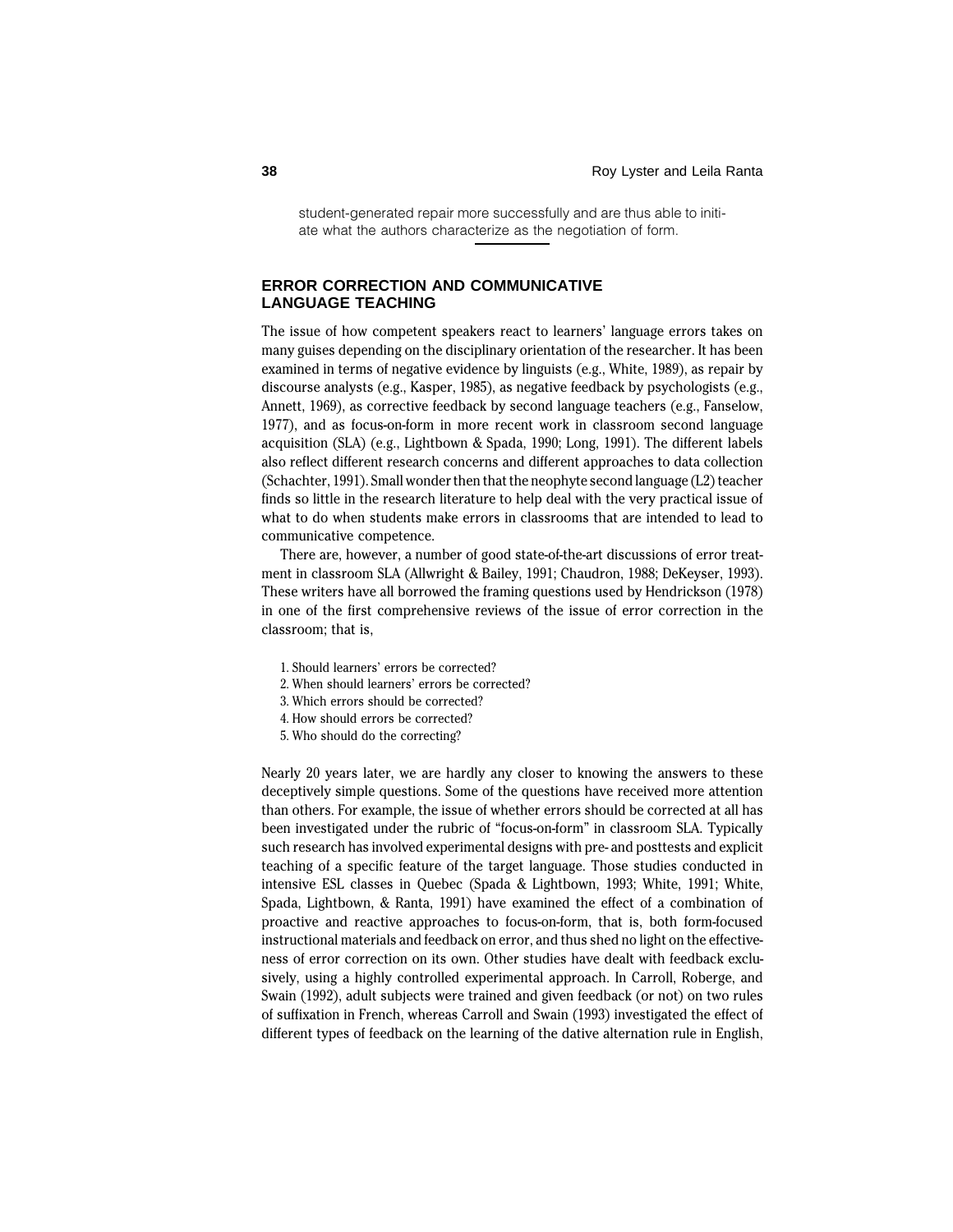also by adults. It is difficult to know just what relevance the findings of these studies have for the treatment of learner errors during communicative interaction in school settings, particularly with younger learners.

One quasi-experimental study that examined the effect of error correction is that by DeKeyser (1993). The study involved two French as a second language high school classes in Belgium. The experimental treatments lasted a full school year. One teacher was asked to correct the students as frequently and as explicitly as possible during communicative activities, whereas the other was asked to avoid correction in such activities. No specific language forms were targeted. The teaching was observed periodically, and the analysis of the teachers' behavior confirmed that the treatments were being implemented as expected. To evaluate the effect of the error treatment, a variety of measures of L2 proficiency were administered at the beginning and at the end of the school year. In addition, measures of learner variables such as foreign language learning aptitude, extrinsic motivation, and French class anxiety were also collected. DeKeyser found that error correction did not have an overall effect on student proficiency in the L2 but that it did interact with learner variables. Thus, for example, learners with low extrinsic motivation did better on oral tasks after error correction whereas those with high extrinsic motivation did better on oral tasks without error correction. This study highlighted the fact that instructional treatments such as error correction may interact with learner characteristics and contextual features in complex ways.

In contrast to the experimental orientation of the studies that have examined the utility of error correction, the other questions posed by Hendrickson (concerning when, how, and which) have been addressed by observational studies of teachers in their own classrooms.<sup>1</sup> Thus, an early study by Fanselow (1977) involved the analysis of transcripts from 11 teachers who had been videotaped while teaching the same lesson. Fanselow concluded from this study that there was much ambiguity in the signals given by teachers. Another small-scale study was reported by Kasper (1985) in which comparisons were made between the types of repair sequences in the form-focused phase and the communication-focused phase of one English lesson in a Danish high school. Kasper found that the teacher's and students' repair behavior differed depending on the communicative focus of the lesson.

Of the larger scale investigations, Chaudron (1977, 1986, 1988) is of particular relevance to the present study. He observed three French immersion teachers (Grades 8 and 9) teaching both subject-matter and French language arts classes at two different times in the school year. From the analysis of the transcripts he devised an intricate model of the error correction process that allows comparisons to be made between types of teacher reaction to error moves and student correction moves. The focus of his study, however, was on the priorities of teachers in terms of the types of errors (morphological, syntactic, content, etc.) that they focused on and when they preferred to correct errors (during subject-matter or language arts lessons). These teachers expressed a preference for correcting L2 errors in the language arts class and tended to correct more errors earlier in the school year than later. Chaudron also examined the relationship between different types of teacher repetitions and the rate of correct student responses that followed the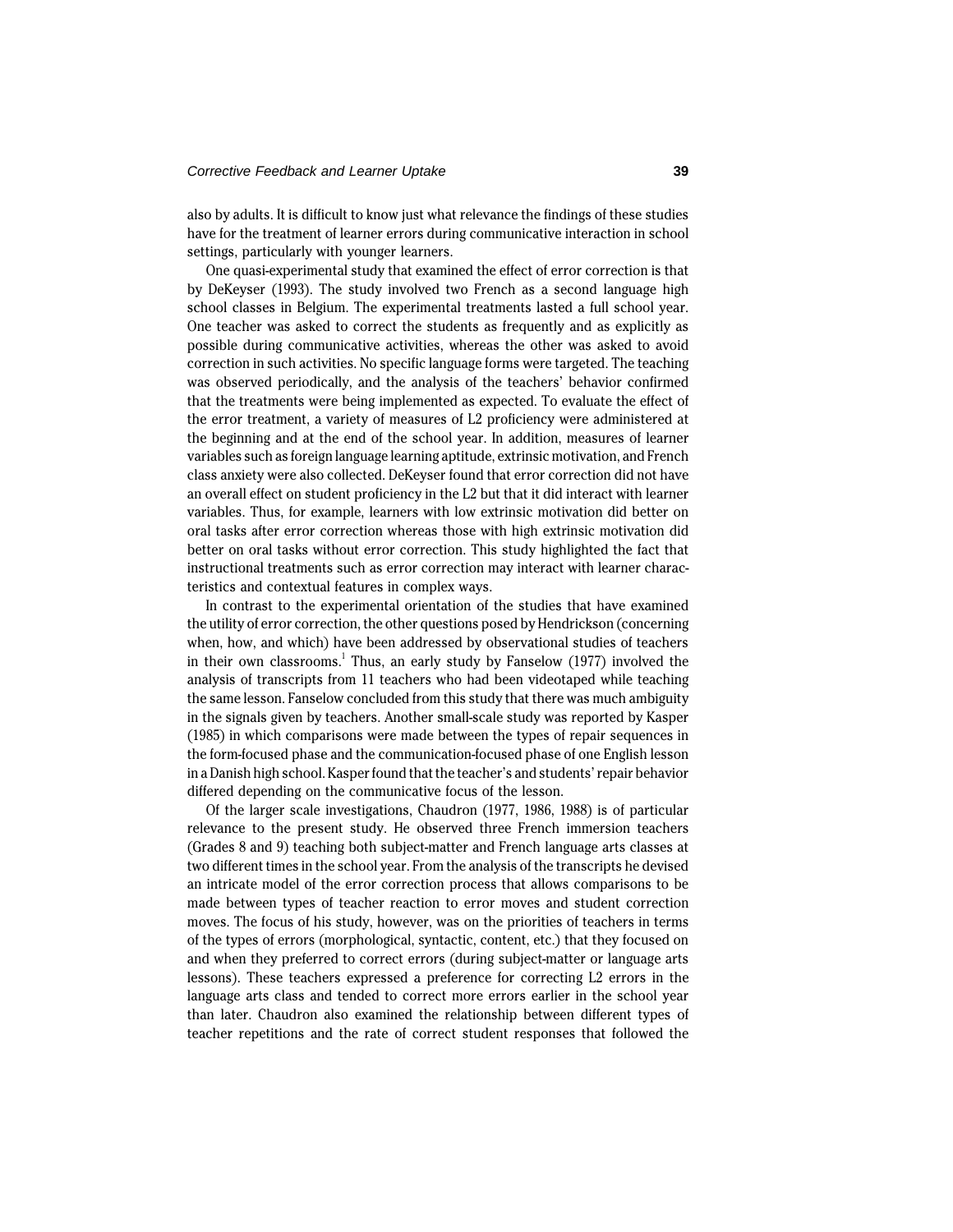feedback. He found that students were more likely to produce a correct response when the teacher reduced the learner's utterance to isolate the error and added emphasis through a questioning tone or stress.

Hamayan and Tucker (1980) examined specific aspects of teacher input provided to French immersion and French first language (L1) classes at the Grade 3 and Grade 5 levels in the Montreal area. One part of the study focused on teaching strategies, including error correction practices. They found a significant difference between the L1 and L2 teachers' correcting behavior: The French immersion teachers tended to explicitly correct the L2 learners more in the earlier grade than in the later grade, but the reverse pattern was found with the native speaker classes where more correction took place in the higher grade.

Finally, in the context of adult French foreign language learning in Australia, Doughty (1994a) reported on a pilot study involving 6 hours of interaction in one class on three different occasions. She was interested in comparing L2 classroom learning to L1 acquisition in terms of the degree to which feedback is finely tuned. Student turns were coded for number of errors, and teacher turns were coded for the type of feedback (either clarification request, repetition, recast, expansion, or translation). The teacher provided feedback on 43% of the erroneous learner turns and tended to give feedback to learner turns that had only one error rather than those with many errors. The teacher also tended to repeat student utterances only when they were well formed. Doughty concluded, tentatively, that the feedback to L2 learners is predictable in the same way that the input for L1 learners is and that learners respond in a way that suggests that the information conveyed by the teacher is noticed. This result is in sharp contrast to Fanselow's findings and may highlight the expertise of this particular teacher and the expertise of these particular students rather than providing a generalization about L2 learning in the classroom.

This review of existing studies concerning error treatment in communicative language teaching provides a sketchy picture at best. Further research that examines relationships among different variables in a variety of teaching contexts is necessary. In this paper, we propose to respond to this need by reporting on a study whose purpose is twofold:

- 1. To develop an analytic model comprising the various moves in an error treatment sequence in L2 classrooms.
- 2. To apply the model to a database of interaction in four primary-level French immersion classrooms with a view to documenting the frequency and distribution of corrective feedback in relation to learner uptake, that is, student responses to corrective feedback.

# **BACKGROUND AND PURPOSE OF THE STUDY**

It is not surprising that a number of the preceding studies have taken place in the context of immersion programs because they have been considered by many to exemplify an ideal approach to communicative language teaching. However, notwithstanding the considerable enthusiasm over the success of immersion, researchers have suggested that weaknesses in immersion students' grammatical and lexical development may reflect gaps in immersion pedagogy in the following ways: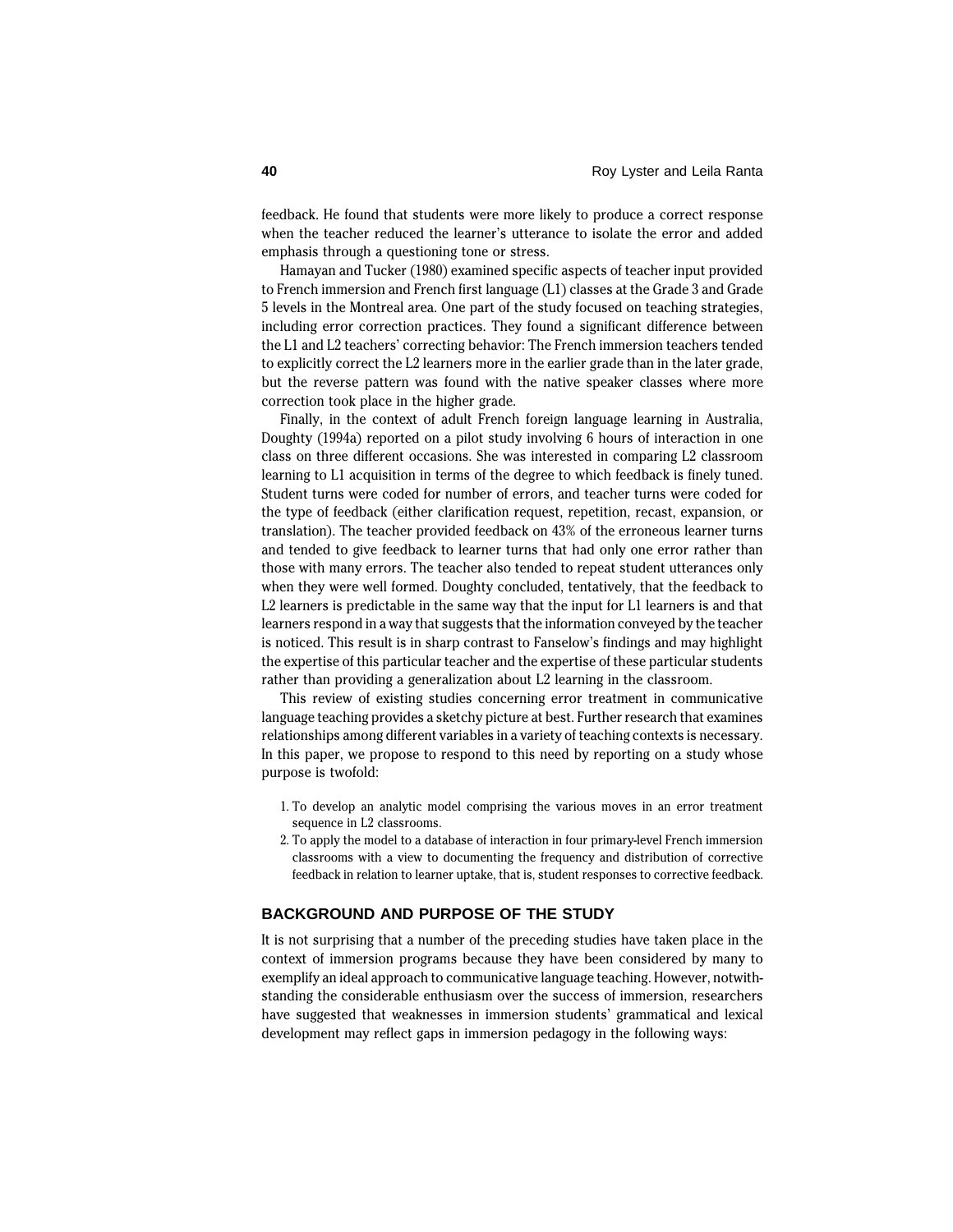#### Corrective Feedback and Learner Uptake **41**

- 1. Comprehensible input alone is not sufficient for successful L2 learning; comprehensible output is also required, involving, on the one hand, ample opportunities for student output and, on the other, the provision of useful and consistent feedback from teachers and peers (Allen, Swain, Harley, & Cummins, 1990; Swain, 1985, 1988).
- 2. Subject-matter teaching does not on its own provide adequate language teaching; language used to convey subject matter needs to be highlighted in ways that make certain features more salient for L2 learners (Allen et al., 1990; Harley, 1993, 1994; Swain, 1985, 1988).

Both of these suggestions are relevant to the issue of error treatment in that, first, producing comprehensible output entails the provision of useful and consistent feedback from teachers and peers and, second, language features can be made more salient in the input during subject-matter lessons as teachers interact with students; that is, they can provide feedback to students that draws attention to relevant language forms during meaningful interaction. Yet the observation study of immersion classrooms described in Allen et al. (1990) revealed that error treatment was dealt with in "a confusing and unsystematic way" (p. 67). Only 19% of grammatical errors overall were corrected, and when correction did occur it generally appeared to be motivated by an "irritation" factor.The authors acknowledge a certain dilemma in this regard: If teachers do not correct errors, opportunities for students to make links between form and function are reduced; if teachers do correct errors, they risk interrupting the flow of communication.

However, Lyster (1993, 1994) described a Grade 8 immersion teacher, Serge, who provided feedback to students, without breaking the flow of communication, in ways that pushed them to be more accurate and precise in their output. For example, after Serge asked students to comment on differences between formal and informal letters in French, the following exchange took place:

| St: La chose en bas.              | "The thing at the bottom." |
|-----------------------------------|----------------------------|
| Serge: La chose en bas!           | "The thing at the bottom!" |
| $\alpha$ r r $\beta$ and $\alpha$ |                            |

St: *La salutation finale.* "The final closing.

What is particularly interesting about this simple example is that the student already knew the more precise term but needed to be pushed to produce it. This example of negotiation in classroom discourse may be distinguished from negotiation as it has been conceptualized in the extensive body of research designed to examine interaction in adult native speaker and learner dyads (e.g., Brock, Crookes, Day, & Long, 1986; Chun, Day, Chenoweth, & Luppescu, 1982; Long & Porter, 1985; Pica, Holliday, Lewis, & Morgenthaler, 1989; Pica, Young, & Doughty, 1987; Varonis & Gass, 1985; see Pica, 1994, for a review of this research) and, more recently, in child native speaker and learner dyads (Oliver, 1995). Drawing on van Lier's (1988) terminological distinction between conversational and didactic repair, one may distinguish between two functions of negotiation, both of which have a role to play in L2 classrooms: a conversational function and a didactic function.<sup>2</sup> On the one hand, the conversational function involves the negotiation of meaning, which has been characterized as "exchanges between learners and their interlocutors as they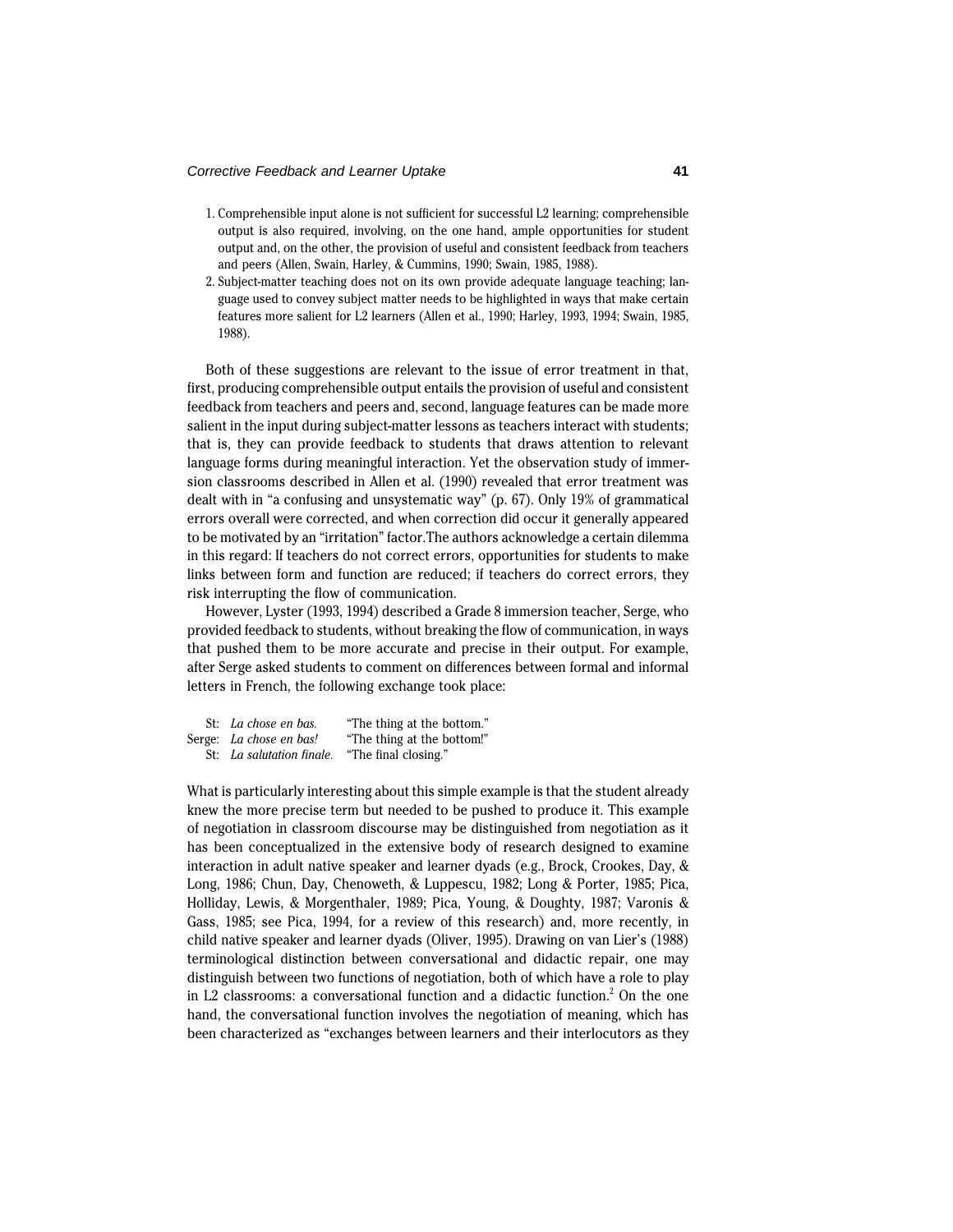attempt to resolve communication breakdowns and to work toward mutual comprehension" (Pica et al., 1989, p. 65). Indeed, this conversational function of negotiation, namely, the negotiation of meaning, has often been considered to be an essential feature of immersion pedagogy (e.g., Genesee, 1987; Met, 1994; Rebuffot, 1993; Tardif, 1991). On the other hand, the didactic function of negotiation involves what we consider to be the "negotiation of form," namely, the provision of corrective feedback that encourages self-repair involving accuracy and precision and not merely comprehensibility, which is in keeping with Swain's (1985) notion of comprehensible output. In the preceding example, there is no evidence of communication breakdown, and it appears unlikely that the teacher has misunderstood the student's intended meaning. $3$ 

The observation of Serge's negotiation techniques led to the creation of a large database as part of an ongoing program of research investigating ways in which L2 teachers integrate analytic language teaching, or focus-on-form, into communicatively oriented classrooms with a predominantly experiential orientation (for a discussion of the analytic-experiential dimension in L2 teaching, see, e.g., Harley, 1993; Lyster, 1990; Stern, 1990, 1992). In the present study, we are concerned with corrective feedback as an analytic teaching strategy. We report on the types and distribution of corrective feedback moves and their relationship to learner uptake. In so doing, our aim is to determine, first, whether error treatment is indeed "negotiable" and, if so, to what extent such pedagogically motivated negotiation (i.e., of form) occurs in communicative classrooms and, finally, what moves constitute such an exchange. Thus, our three research questions are the following:

- 1. What are the different types of corrective feedback and their distribution in communicatively oriented classrooms?
- 2. What is the distribution of uptake following different types of corrective feedback?
- 3. What combinations of corrective feedback and learner uptake constitute the negotiation of form?

# **DATABASE**

The data presented here derive from an observational study of six French immersion classrooms in the Montreal area. This observational study has yielded 100 hours of audio-recordings of a variety of lessons in four Grade 4 classrooms (including one "split" Grade 4 and 5 class) and two Grade 6 classrooms across two different school boards: School Board A, which has an early total immersion program where the students' school day, since Grade 1, has been entirely in French except for about 1 hour of English, and School Board B, which has a middle immersion program beginning in Grade 4. Prior to Grade 4, the students' school day in School Board B was in English except for a 1-hour French lesson. In Grade 4 (and 5), the students' day is about 60% in French (including science, social studies, math, and French language arts) and 40% in English (physical education, moral education, music, and English language arts).

The audio-recordings were produced in stereo by using a mixer to which were connected two or three PZM microphones that had been strategically placed around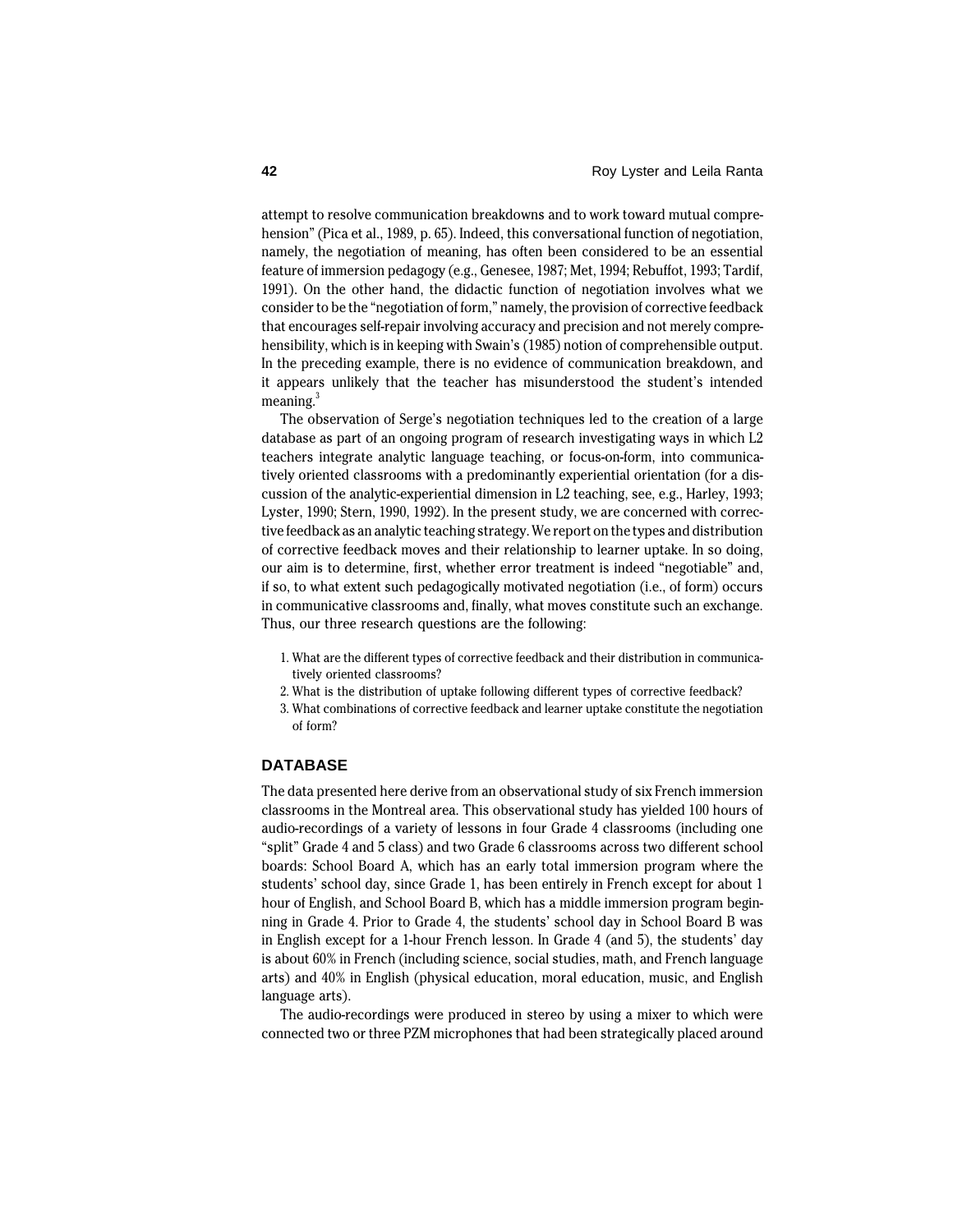the classroom to capture primarily student utterances on one track. Also connected to the mixer was the transmitter for one wireless microphone that had been attached to the teacher's clothing to clearly capture his or her voice on the other track. The recordings were transcribed by a native or nativelike speaker of French, using a stereo Marantz playback unit. All transcripts were then verified at least once by a second transcriber who was again either a native or nativelike speaker of French.

For the purposes of this report, only one grade level was analyzed. We selected transcripts from the three Grade 4 classes and the split Grade 4 and 5 class. Lessons that were selected for analysis excluded formal grammar lessons because our primary research question involved a description of how teachers and students engage in error treatment during communicative interaction, namely, during subject-matter lessons and during French language arts lessons with a thematic focus. The database analyzed for the present study includes 27 lessons totaling 1,100 minutes, or 18.3 hours. There are 13 French language arts lessons (7.8 hours) and 14 subject-matter lessons (10.5 hours) including lessons from science, social studies, and math. The breakdown of the 27 lessons across the four teachers, including the date, duration, and topic of each lesson, is presented in Appendix A.

Teacher 3  $(T3)^4$  is a female francophone who has taught for 21 years including 14 at the secondary level teaching French L1 and 7 in French immersion at the elementary level. She is the only teacher in the present study's database who teaches in School Board A. Students in this early total immersion program come from a variety of language backgrounds. Of T3's 30 students, 6 speak French at home. Teachers 4, 5, and 6 (T4, T5, and T6) teach in School Board B's middle immersion program where the students come primarily from English-speaking homes. T4 is a female English and French bilingual with 15 years of teaching experience. Her class of 26 students includes 10 in Grade 4 and 16 in Grade 5. T5 is a female francophone with 8 years of teaching experience, including 2 years in French L1 and 6 years in immersion. She has a class of 24 students. Finally, T6 is a male English and French bilingual who has taught for 5 years in School Board B, including 2 years in English and 3 years in immersion. He also has a class of 24 students.

These four teachers were selected on the basis of their willingness to have their lessons observed and tape-recorded. They had been recommended by the language consultants in each school board in response to our request to observe and record classrooms with a fair amount of interaction. Thus, although the teachers knew that we were interested in recording classroom interaction, they were unaware of our research focus related to corrective feedback. The teachers continued with their regular program while recordings were being made and while one or more observers coded classroom activities using Part A of the Communicative Orientation to Language Teaching (COLT) coding scheme (Spada & Fröhlich, 1995), which we had adapted for use in immersion classrooms. Because we were interested in analyzing teacher behavior in this first phase of a larger program of research, we focused exclusively in our analyses on teacher–student interaction. Even when students were involved in group work, we were still able to capture teacher–student interaction as the teacher, wearing the wireless microphone, went from group to group interacting with students.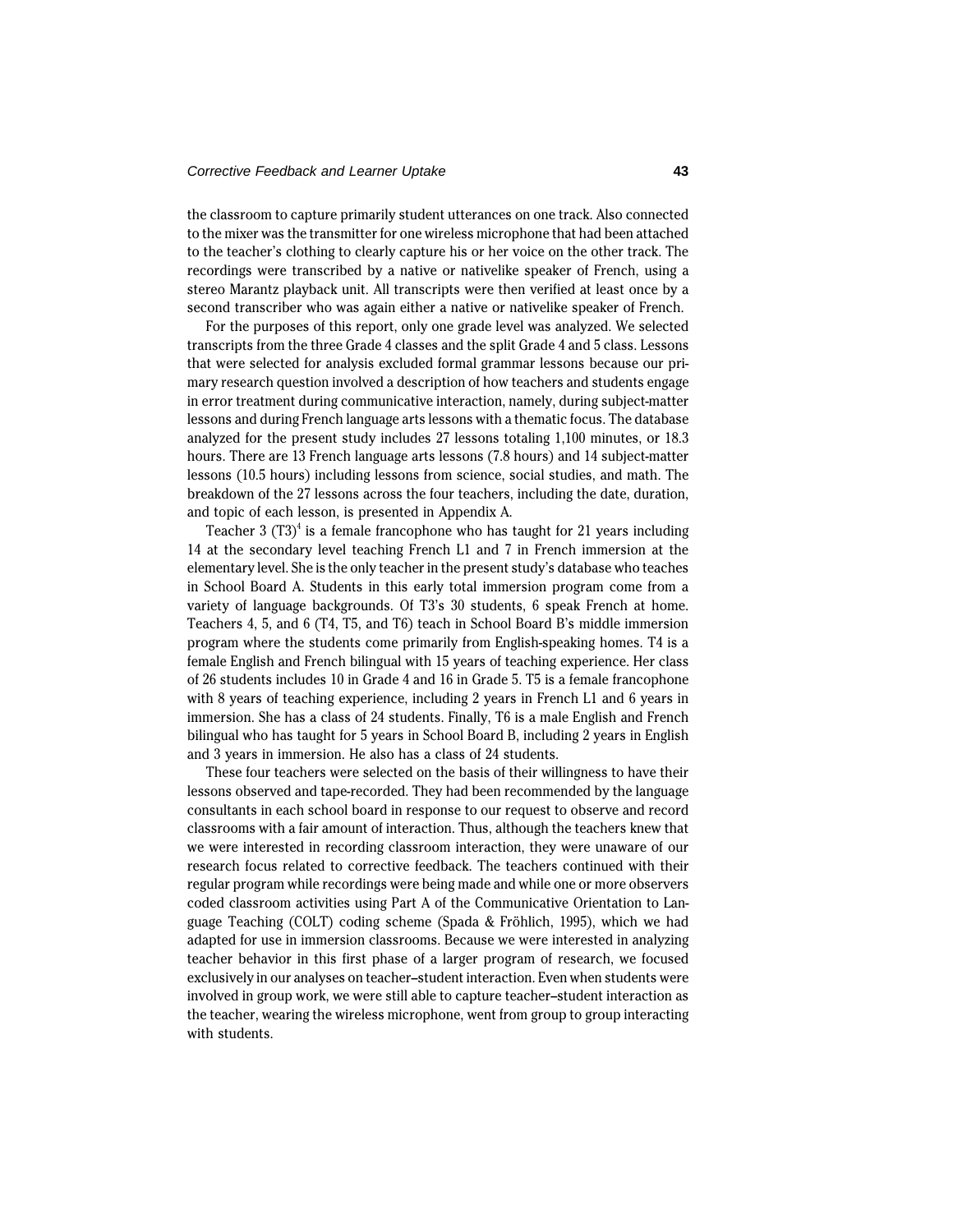

Figure 1. Error treatment sequence.

# **DATA ANALYSIS**

To develop the coding categories in our model, we began by combining certain categories from the COLT Part B coding scheme (Spada & Fröhlich, 1995) with certain categories from Doughty's (1994a, 1994b) analysis of fine-tuning feedback. As we adjusted these categories to fit our data, other categories were developed and the error treatment sequence emerged as the model presented in Figure 1. The components of the model are thus empirically supported by the database described in the previous section. The model is to be read as a flowchart presenting a series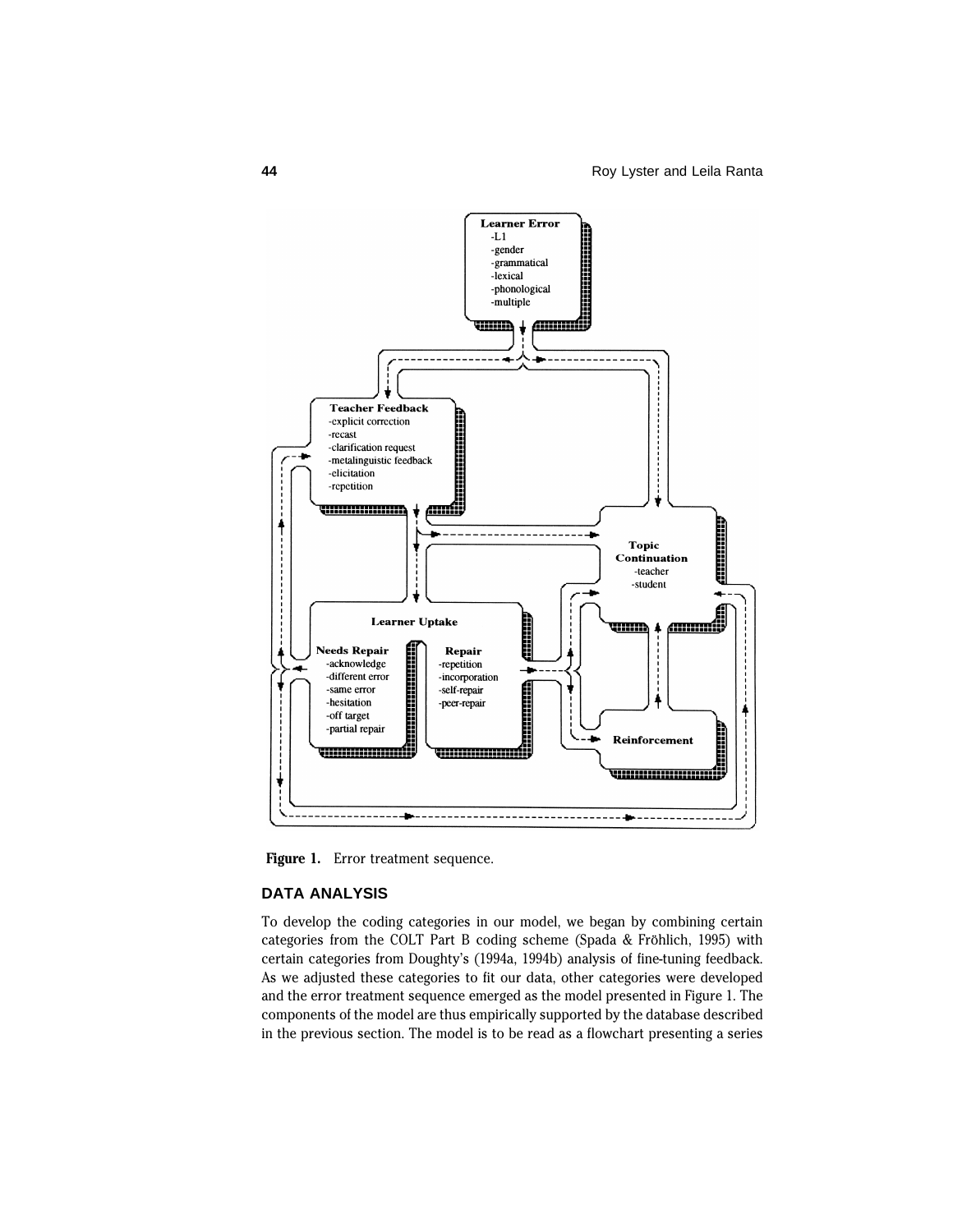of either/or options that together constitute an error treatment sequence. This error treatment sequence constitutes the main unit of analysis in the present study.

The sequence begins with a learner's utterance containing at least one error. The erroneous utterance is followed either by the teacher's corrective feedback or not; if not, then there is topic continuation. If corrective feedback is provided by the teacher, then it is either followed by uptake on the part of the student or not (no uptake entails topic continuation). If there is uptake, then the student's initially erroneous utterance is either repaired or continues to need repair in some way. If the utterance needs repair, then corrective feedback may again be provided by the teacher; if no further feedback is provided, then there is topic continuation. If and when there is repair, then it is followed either by topic continuation or by some repair-related reinforcement provided by the teacher. Following the reinforcement, there is topic continuation.

Error treatment sequences were identified in the transcripts and coded according to the preceding model by two researchers who consulted, if necessary, with a third researcher until agreement was reached. Following Doughty (1994a, 1994b), the transcripts were then imported into COALA (Computer Aided Linguistic Analysis, Thornton & Pienemann, 1994), which allowed for the final coding and quantification of the data using our user-defined coding categories, a detailed description of which now follows. English translations of the 18 sequences we have extracted from the database to illustrate our coding categories appear in Appendix B.

# **Error**

All student turns were coded as either having an error or not. In counting student turns without error, we excluded short turns with little or no potential for error such as *oui, non, mais, pourquoi,* forms of address (*Madame, Monsieur*), and names of people, in addition to hesitations and false starts. However, we included other short utterances when there was potential for error, as in the following example:

- (1) (T3—Social Studies—Jan.  $30$ <sup>5</sup>
	- T3: Je viens de descendances françaises. Et la France se trouve où?
	- St: *En Europe.* [Error-none]
	- T3*: Ah! En Europe. Donc moi je serais une...?*
	- St: *Européenne*. [Error-none]

We also excluded student turns without apparent prominence in the recorded interactions.<sup>6</sup>

Ill-formed utterances were classified as having either one or more than one error. Errors were classified as either phonological, lexical, or grammatical (a separate category for errors in grammatical gender was included because of their frequency). We also included instances of the L1 unsolicited by the teacher in our category of error. Such uses of the L1 are not errors per se, but we were interested in examining teachers' reactions to their students' unsolicited use of the L1. When more than one type of error occurred in a student turn (e.g., phonological  $+ L1$ ), these were coded as "multiple."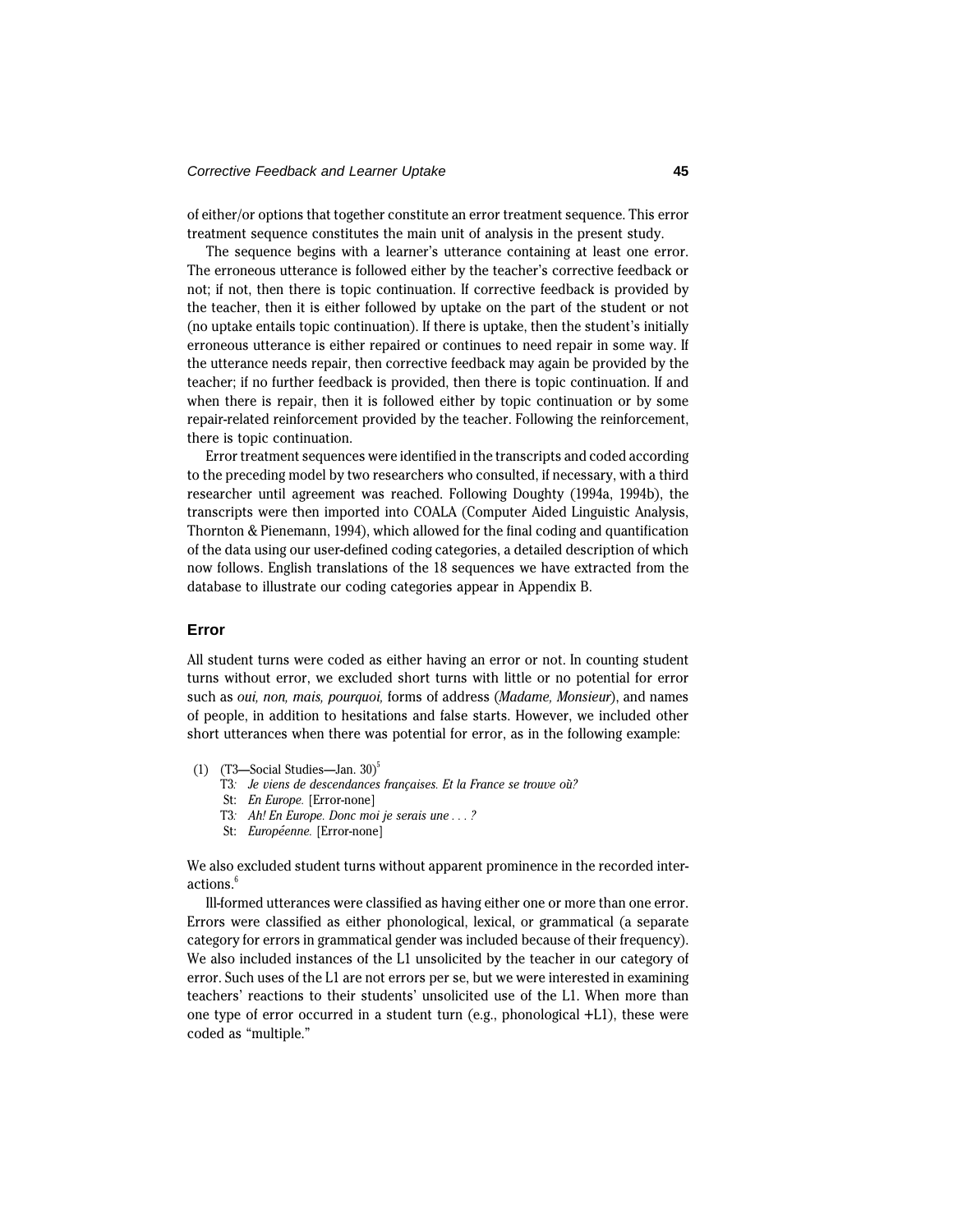Errors generally included nonnative-like uses of French, although we also took into account utterances that could be considered nativelike for young children, but that were reacted to by teachers who considered them to be substandard in some way (e.g., lexically imprecise or sociolinguistically inappropriate). We did not include errors in content such as the following:

- (2) (T5—Social Studies—Apr. 11)
	- T5: *[ . . . ] Le premier chocolat, le premier biscuit a` la guimauve, enrobe´ de chocolat, il a e´te´ invente´ quand? Oui?*
	- St: *En mille neuf cent soixante-sept.* [Error-none]
	- T5: *Non, c'e´tait pas en mille neuf cent soixante-sept.*

However, if the error clearly revealed a nonnative-like use of a lexical item as in the example

- (3) (T6—Language Arts—Apr. 10)
	- T6: *Qu'est-ce que tu fais le dimanche de Paˆques? Est-ce que tu manges des bonbons?* St: *Du chocolat.*
		- T6: *Qu'est-ce tu fais?*
		- Stsame: *Je mange des Pâques.* [Error-lexical]
			- T6: *Tu manges le Pa ..., les Pâques, les Pâques? Qu'est-ce que ça veut dire "manger"?*

then we considered this to be a language learner error and not simply an error in content.

# **Feedback**

We distinguished six different types of feedback used by the four teachers in this study.

1. *Explicit correction* refers to the explicit provision of the correct form. As the teacher provides the correct form, he or she clearly indicates that what the student had said was incorrect (e.g., "Oh, you mean," "You should say").

- (4) (T4—Science—Mar. 17)
	- St: Démarche: Nous coupons les pailles en six différents grosseurs et attache les pailles *avec le ruban gomme´.* [Error-multiple]
	- T4: *Euh, David, excuse-moi. Je veux que tu te serves du mot "longueur." Vous avez coupe´ les pailles en diffe´rentes longueurs. Pas grosseurs.* [FB-explicit]
- (5) (T6—Science—Apr. 27)
	- St: *La note pour le* shot. [Error-L1]
	- T6: Oh, pour la, oh, pour ça. Tu veux dire pour la piqûre. Piqûre. Oui? [FB-explicit]

2. *Recasts* involve the teacher's reformulation of all or part of a student's utterance, minus the error. Following Doughty (1994a, 1994b), we have adopted this widely used term from the L1 acquisition literature. Spada and Fröhlich (1995) refer to such reformulations as "paraphrase" in the COLT scheme; Chaudron (1977)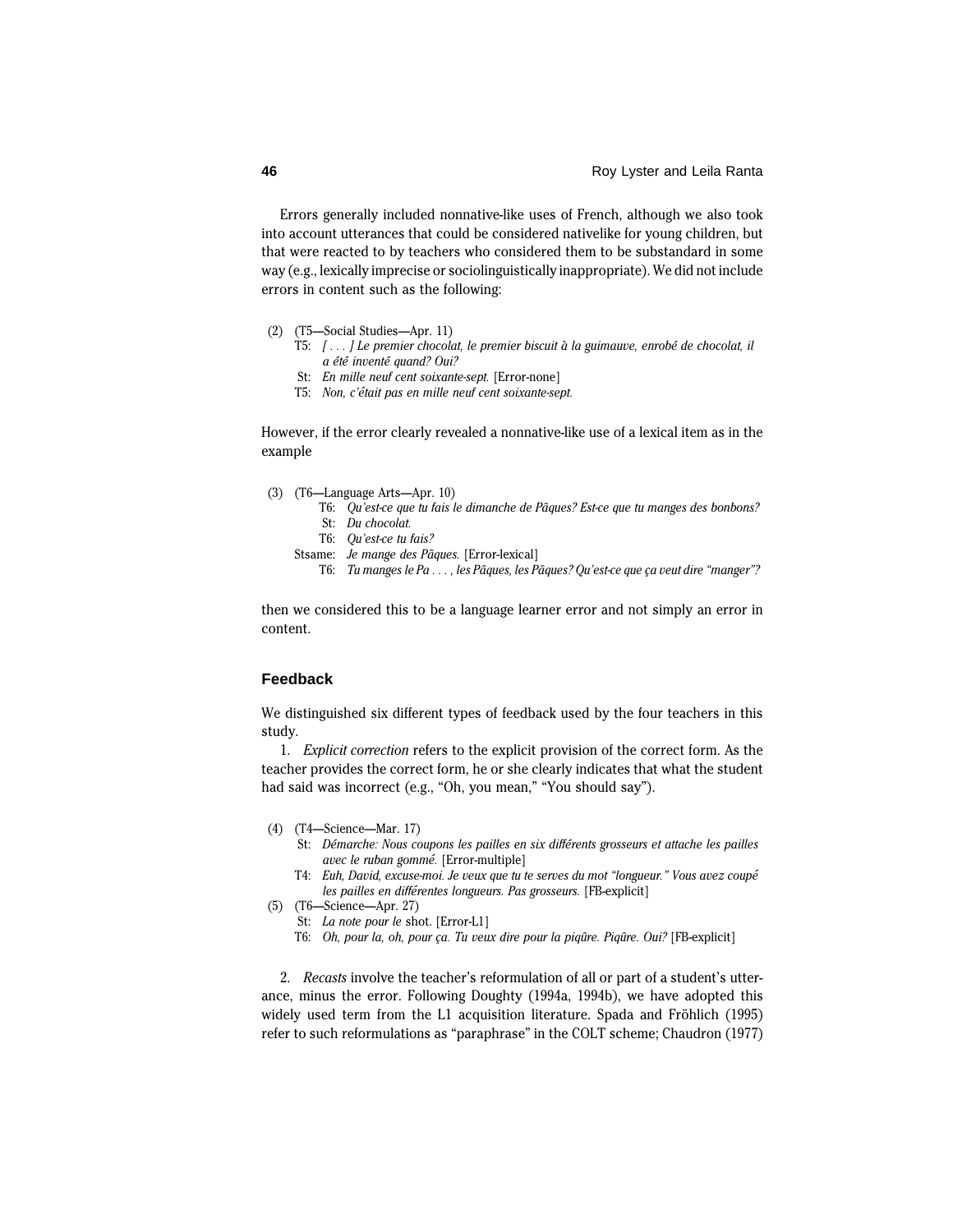included such moves in the categories of "repetition with change" and "repetition with change and emphasis."

Recasts are generally implicit in that they are not introduced by phrases such as "You mean," "Use this word," and "You should say." However, some recasts are more salient than others in that they may focus on one word only, whereas others incorporate the grammatical or lexical modification into a sustained piece of discourse. Recasts also include translations in response to a student's use of the L1. In our initial analysis (Lyster & Ranta, 1995) we included translation as a separate type of feedback but then combined this category with recasts for two reasons: First, translation occurred infrequently and, second, when it did occur, translation clearly served the same function as a recast.

- (6) (T6—Language Arts—Apr. 3) St: *L'eau érable?* [Error-grammatical] T6: *L'eau d'e´rable.* [FB-recast] *C'est bien.*
- (7) (T4—Science—Mar. 17) St: Parce que il veut juste lui pour être chaud. [Error-grammatical] T4: Oh. Quelqu'un qui veut juste avoir la chaleur pour lui-même. [FB-recast]

3. *Clarification requests, according to Spada and Fröhlich (1995, p. 25), indicate* to students either that their utterance has been misunderstood by the teacher or that the utterance is ill-formed in some way and that a repetition or a reformulation is required. This is a feedback type that can refer to problems in either comprehensibility or accuracy, or both. We have coded feedback as clarification requests only when these moves follow a student error. A clarification request includes phrases such as "Pardon me" and, in French, "Hein?" It may also include a repetition of the error as in "What do you mean by *X*?"

- (8) (T6—Language Arts—Apr. 3)
	- St: *Est-ce que, est-ce que je peux fait une carte sur le... pour mon petit frère sur le* computer*?* [Error-multiple]
	- T6: *Pardon?* [FB-clarification]

4. *Metalinguistic feedback* contains either comments, information, or questions related to the well-formedness of the student's utterance, without explicitly providing the correct form. Metalinguistic comments generally indicate that there is an error somewhere (e.g., "Il y a une erreur," "Can you find your error?," "Ça se dit pas en français," "Non, pas ça," "No, not X," or even just "No."). Metalinguistic information generally provides either some grammatical metalanguage that refers to the nature of the error (e.g., "It's masculine") or a word definition in the case of lexical errors. Metalinguistic questions also point to the nature of the error but attempt to elicit the information from the student (e.g., "Is it feminine?").

- (9) (T5—Science—Mar. 28)
	- St: Euhm, le, le éléphant. Le éléphant gronde. [Error-multiple]
	- T5: Est-ce qu'on dit le éléphant? [FB-metalinguistic]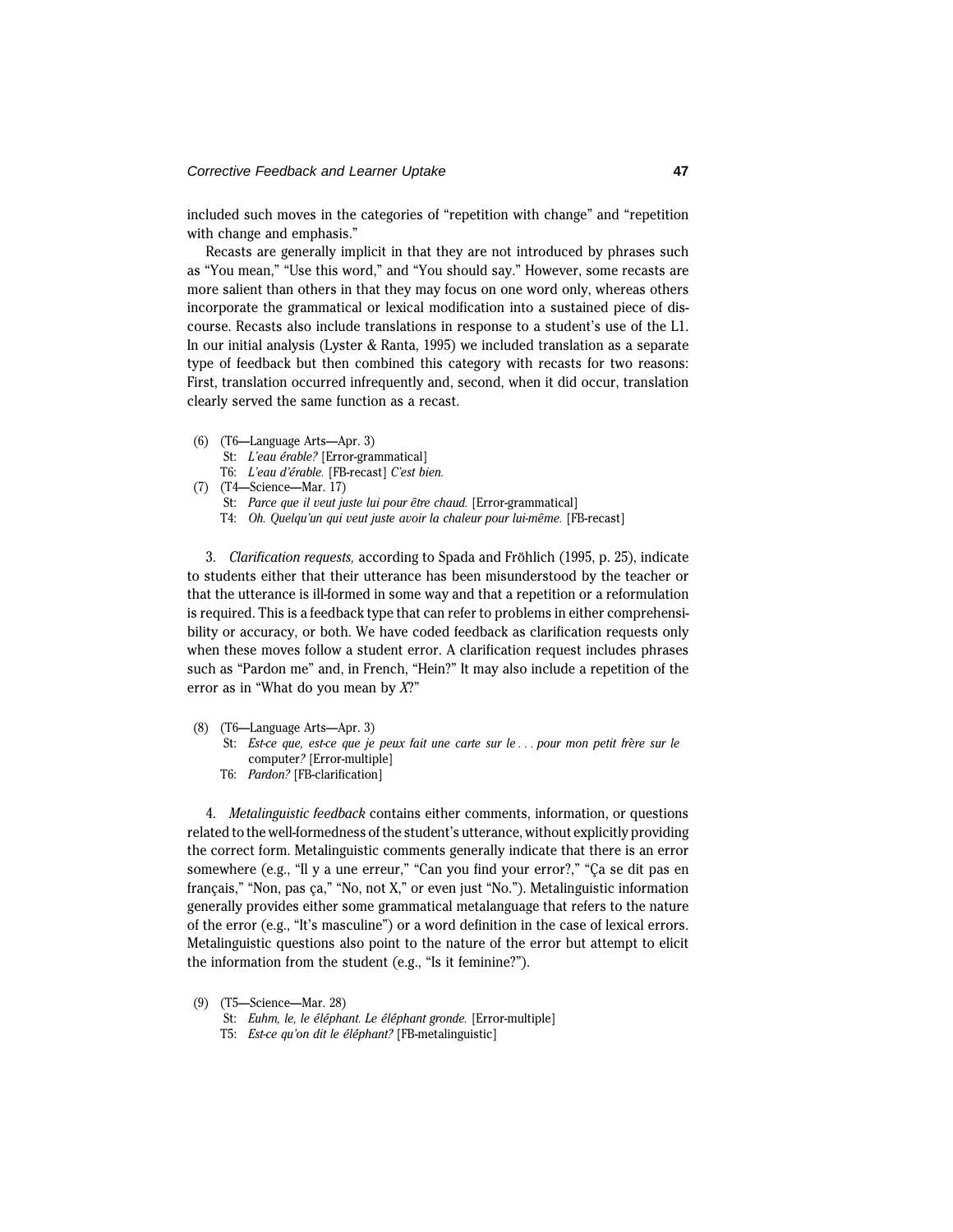5. *Elicitation* refers to at least three techniques that teachers use to directly elicit the correct form from the student. First, teachers elicit completion of their own utterance by strategically pausing to allow students to "fill in the blank" as it were (e.g., "C'est un . . . "). Such "elicit completion" moves may be preceded by some metalinguistic comment such as "No, not that. It's a . . . " or by a repetition of the error as in the following example:

- (10) (T5—Science—Mar. 28)
	- St: *Le chien peut court.* [Error-grammatical]
	- T5: *Le chien peut court? Le chien peut...* [FB-elicitation]

Second, teachers use questions to elicit correct forms (e.g., "Comment on dit ça?," "Comment ça s'appelle?," "How do we say *X* in French?"). Such questions exclude the use of yes/no questions: A question such as "Do we say that in French?" is metalinguistic feedback, not elicitation. Third, teachers occasionally ask students to reformulate their utterance.

6. *Repetition* refers to the teacher's repetition, in isolation, of the student's erroneous utterance. In most cases, teachers adjust their intonation so as to highlight the error.

(11) (T3—Science—Jan. 16) St: *Le . . . le girafe?* [Error-gender] T3: *Le girafe?* [FB-repetition]

In addition to the preceding six feedback types, we initially included in our analysis a seventh category called *multiple feedback,* which referred to combinations of more than one type of feedback in one teacher turn. Our analysis of preliminary data presented in Lyster and Ranta (1995) revealed that a small number of teacher feedback turns (almost 15%) involved multiple feedback. Because this category revealed little information as to the nature of the combinations, we became interested in examining the various combinations to determine (a) whether certain combinations tended to occur more than others and (b) whether one particular type of feedback tended to override others in terms of illocutionary force.

Repetition clearly occurred with all other feedback types with the exception of recasts: in clarification requests ("What do you mean by *X?*"), in metalinguistic feedback ("No, not *X.* We don't say *X* in French."), in elicitation ("How do we say *X* in French?"), and in explicit correction ("We don't say *X* in French; we say *Y*."). Because repetition was common to these combined feedback moves, it was the clarification request, metalinguistic feedback, elicitation, and explicit correction that distinguished them, not the repetition. We thus coded these as instances of clarification request, metalinguistic feedback, elicitation, and explicit correction, respectively. Feedback coded as repetition, then, involves the teacher's repetition, in isolation, of the student's error.

Another combination that occurred was recast and metalinguistic feedback. It soon became evident, however, that such a combination was not "multiple" and necessitated instead the creation of the category "explicit correction." That is, as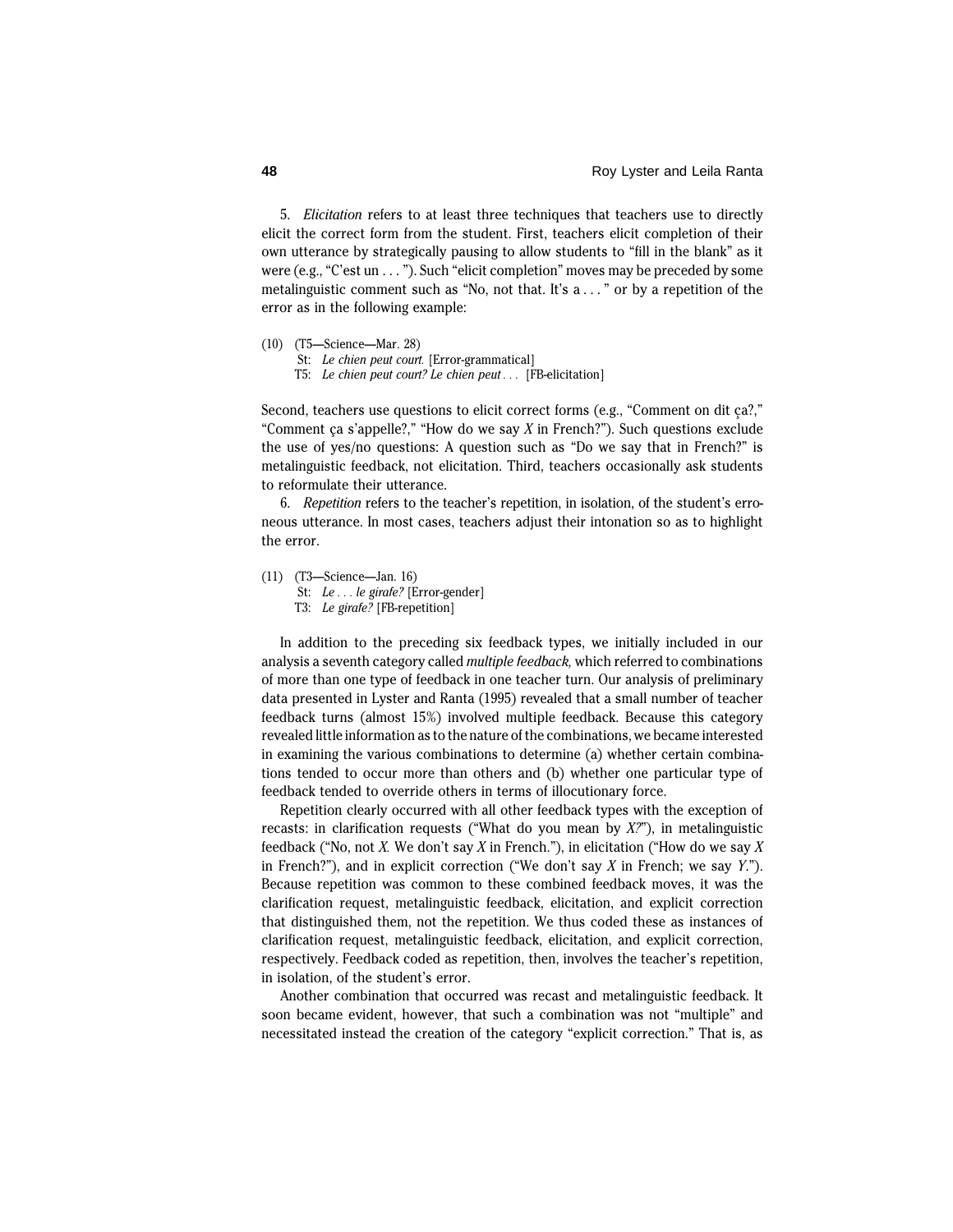soon as the teacher's provision of the correct form is somehow framed metalinguistically, then the characteristics of a recast, along with its condition of implicitness, no longer apply. Similarly, when elicitation accompanied either a recast or an explicit correction as in Extract 12, this was coded as "explicit correction" in order to consistently capture in the coding instances where correct forms were explicitly provided:

- (12) (T3—Language Arts—Jan. 16)
	- St: *Appelez la métérologue.* [Error-phonological]
	- T3: *Non. Reprends-toi. Me´-te´-o-ro-logue. Dis-le.* [FB-explicit]

Finally, there were a few instances of elicitation occurring with metalinguistic feedback, as in the following example:

- (13) (T5—Science—Mar. 28)
	- St: *Il habiter.* [Error-grammatical]

T5: *Pas il habiter, il...* [FB-elicitation]

This was coded as "elicitation" because the elicitation technique prevails in terms of illocutionary force in that uptake is clearly expected.

## **Uptake**

We have drawn on speech act theory to introduce the notion of uptake (Austin, 1962, p. 117; see also Levinson, 1983; Mey, 1993) into the error treatment sequence. Whereas uptake has been defined in other work as "what learners claim to have learned from a particular lesson" (Slimani, 1992; see also Allwright, 1984), we are using the term in a very different sense. Uptake in our model refers to a student's utterance that immediately follows the teacher's feedback and that constitutes a reaction in some way to the teacher's intention to draw attention to some aspect of the student's initial utterance (this overall intention is clear to the student although the teacher's specific linguistic focus may not be). A description of uptake, then, reveals what the student attempts to do with the teacher's feedback. If there is no uptake, then there is topic continuation, which is initiated by either the same or another student (in both cases, the teacher's intention goes unheeded) or by the teacher (in which case the teacher has not provided an opportunity for uptake). There are two types of student uptake: (a) uptake that results in "repair" of the error on which the feedback focused and (b) uptake that results in an utterance that still needs repair (coded as "needs-repair").

Repair in our model refers to the correct reformulation of an error as uttered in a single student turn and not to the sequence of turns resulting in the correct reformulation; nor does it refer to self-initiated repair. We did not analyze unprompted self-corrections. Instead, we analyzed repairs occurring only after prompting—what Schegloff, Jefferson, and Sacks (1977) have called "other-initiated repair." We distinguished four types of other-initiated repair in our database.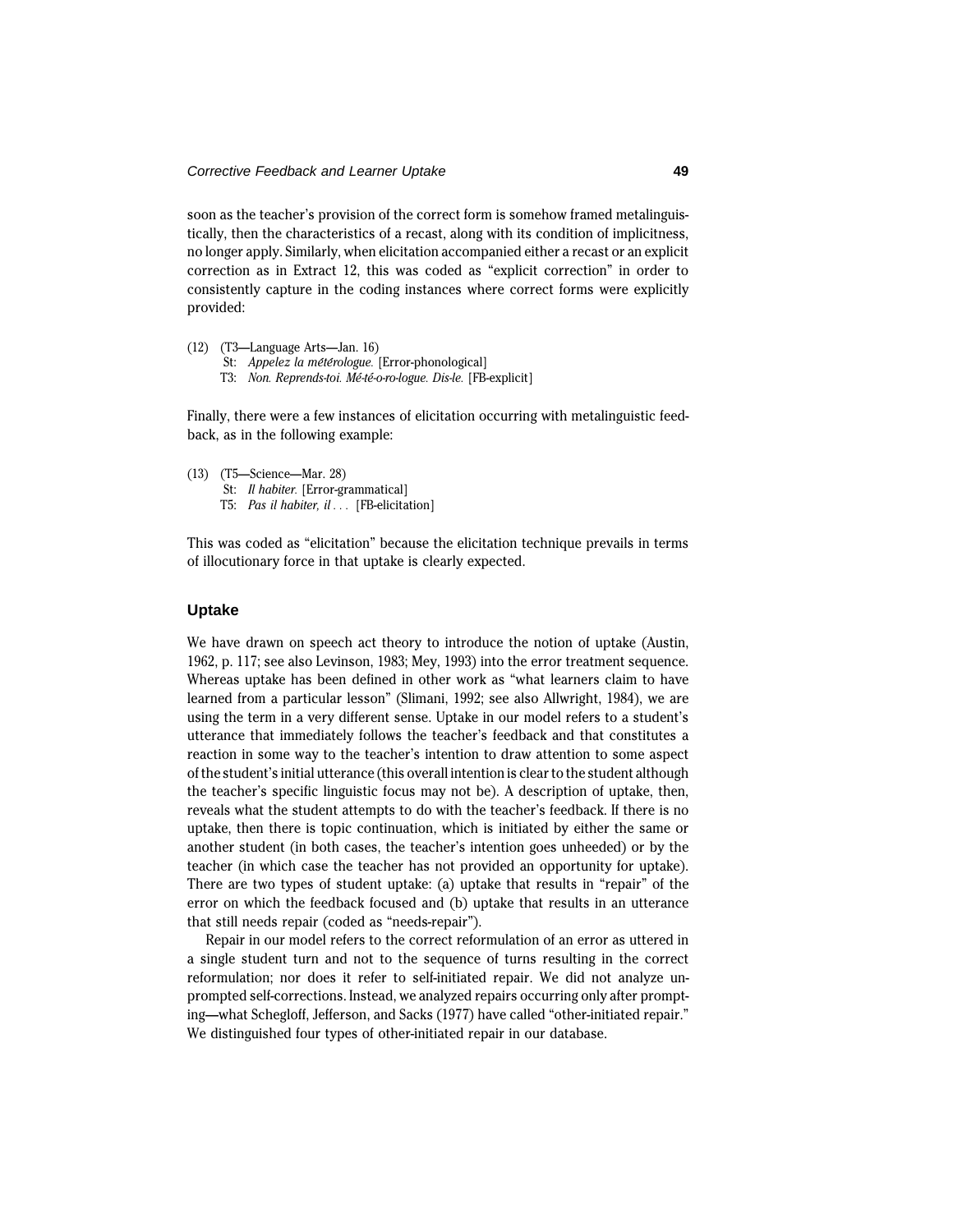1. *Repetition* refers to a student's repetition of the teacher's feedback when the latter includes the correct form.

- (14) (T4—Science—Mar. 17)
	- St: *La*, *je veux, la je vas le faire à pied.* [Error-lexical]<sup>7</sup>
	- T4: . . . *avec mon pied.* [FB-recast]
	- St: . . . *avec mon pied.* [Repair-repetition]

2. *Incorporation* refers to a student's repetition of the correct form provided by the teacher, which is then incorporated into a longer utterance produced by the student.

- (15) (T3—Language Arts—Mar. 20)
	- St: Mais, mais, elle nous a appellés le matin pis uhm dimanche Diana et son frère ils *ont venu chez moi.* [Error-grammatical]
	- T3: *Sont venus.* [FB-recast]
	- St: *Sont venus chez moi pour jouer.* [Repair-incorporation]

3. *Self-repair* refers to a self-correction, produced by the student who made the initial error, in response to the teacher's feedback when the latter does not already provide the correct form.

(16) (T3—Science—Jan. 16)

St: *La marmotte c'est pas celui en haut?* [Error-gender]

- T3: *Pardon?* [FB-clarification]
- St: *La marmotte c'est pas celle en haut?* [Repair-self]

4. *Peer-repair* refers to peer-correction provided by a student, other than the one who made the initial error, in response to the teacher's feedback.

- (17) (T5—Science—Apr. 4)
	- St: *J'ai apporté du* pita bread. *Le pita, c'est le même chose*. [Error-multiple]
	- T5: *Oké, mais* pita bread, *comment tu pourrais dire ça tu penses?* [FB-elicitation]
	- Stdif: *Le pain pita.* [Repair-peer]

The category of "needs-repair" includes the following six types of utterances.

1. *Acknowledgment* generally refers to a simple "yes" on the part of the student in response to the teacher's feedback, as if to say, "Yes, that is indeed what I meant to say (but you've just said it much better!") (see Calvé, 1992). Acknowledgment may also include a "yes" or "no" on the part of the student in response to the teacher's metalinguistic feedback.

2. *Same error* refers to uptake that includes a repetition of the student's initial error.

3. *Different error* refers to a student's uptake that is in response to the teacher's feedback but that neither corrects nor repeats the initial error; instead, a different error is made.

4. *Off target* refers to uptake that is clearly in response to the teacher's feedback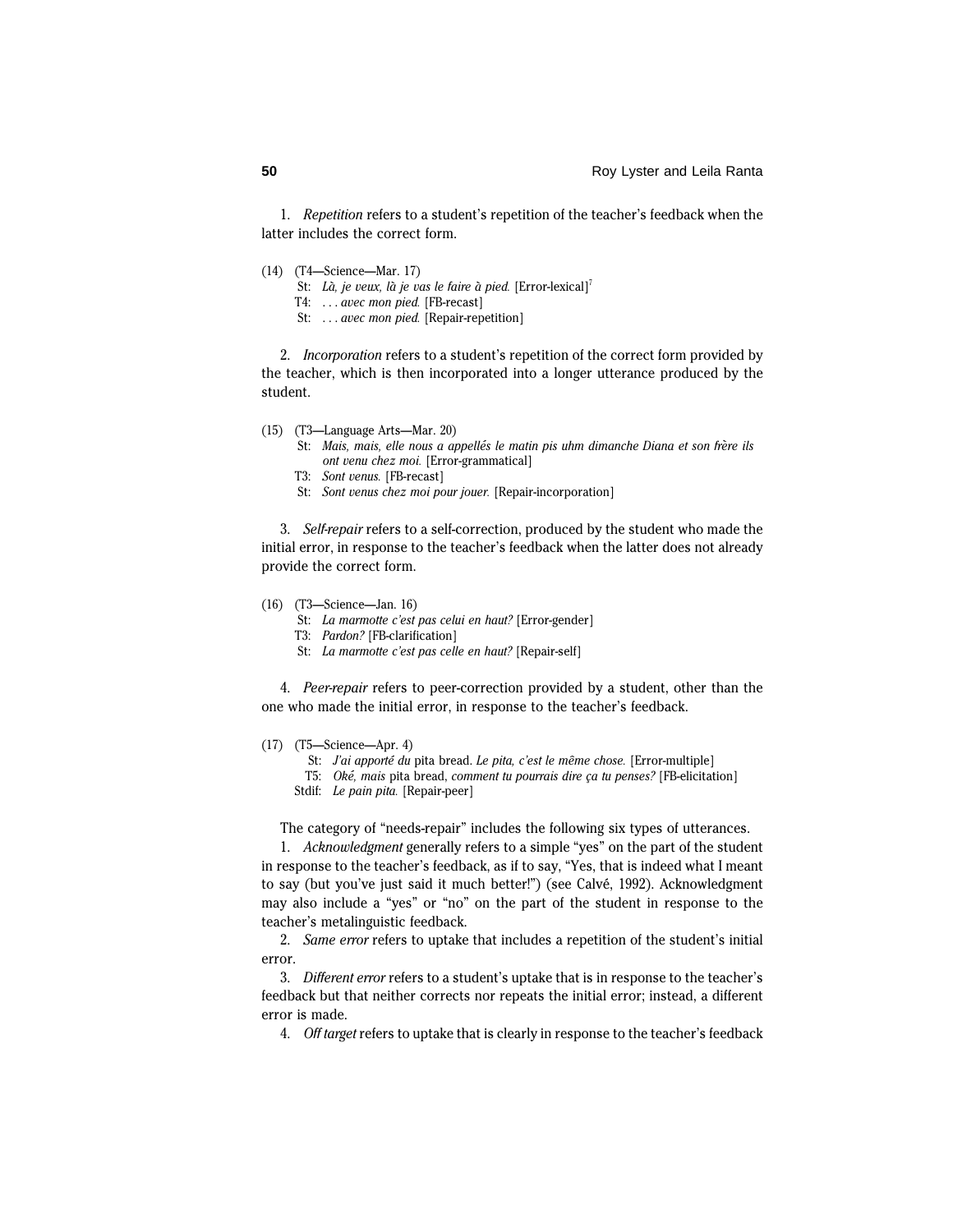turn but that circumvents the teacher's linguistic focus altogether, without including any further errors.

5. *Hesitation* refers to a student's hesitation in response to the teacher's feedback.

6. *Partial repair* refers to uptake that includes a correction of only part of the initial error.

The needs-repair category is one that can lead to additional feedback from the teacher and thus allows for error treatment sequences to go beyond the third turn:

(18) (T3—Language Arts—Mar. 6)

- St: *J'ai de la difficulte´ a` . . . comment expliquer que em... pour lui qui . . . qui nous envoie une lettre dans le futur.* [Error-lexical]
	- T3: *Je ne comprends pas.* [FB-clarification]
	- Sts: *Moi non plus.*
- Stsame: *J'ai de la difficulte´ a` ...a` formuler une phrase pour dire em... pouvez-vous renvoyer une lettre de re´ . . . une lettre de retour.* [Needs-different]
	- T3: *Une lettre de retour?* [FB-repetition]
- Stsame: *Oui.* [Needs-acknowledgment]
	- T3: *Bien regarde. Dans la conclusion, qu'est-ce qu'on a dit?... %Qu'est-ce qu'on disait dans la conclusion?%* [FB-elicitation]
	- Stdif: *%J'attends avec impatience votre lettre.%* [Repair-peer]

### **Reinforcement**

Following repair, teachers often seize the moment to reinforce the correct form before proceeding to topic continuation by making short statements of approval such as, "Yes!," "That's it!," and "Bravo!" or by repeating the student's corrected utterance. We have coded these statements as "reinforcement." In addition, teachers frequently include metalinguistic information in their reinforcement. Although the model in Figure 1 depicts only post-repair reinforcement, teachers in our database use reinforcement moves elsewhere in the error treatement sequence; such moves are currently the object of more detailed analysis.

## **RESULTS**

With regard to student errors, it is important to recall that we are not reporting the absolute number of errors produced by students but rather the number of student turns containing at least one error or use of the L1. Because the focus of the present paper is on different types of feedback and uptake, we will not be reporting on the different types of errors. The effect of error type on feedback type is an important variable and will be reported on in a subsequent study.

Table 1 provides a breakdown by teacher, as well as totals for the entire database, of the number of student turns; the number of student turns with at least one error or use of the L1 or in need of repair; the number of teacher turns containing feedback; the number of student turns with uptake; and the number of student turns with repair. The totals for the entire database are illustrated by the graph in Figure 2. One third of all student turns contain at least one error (or unsolicited uses of the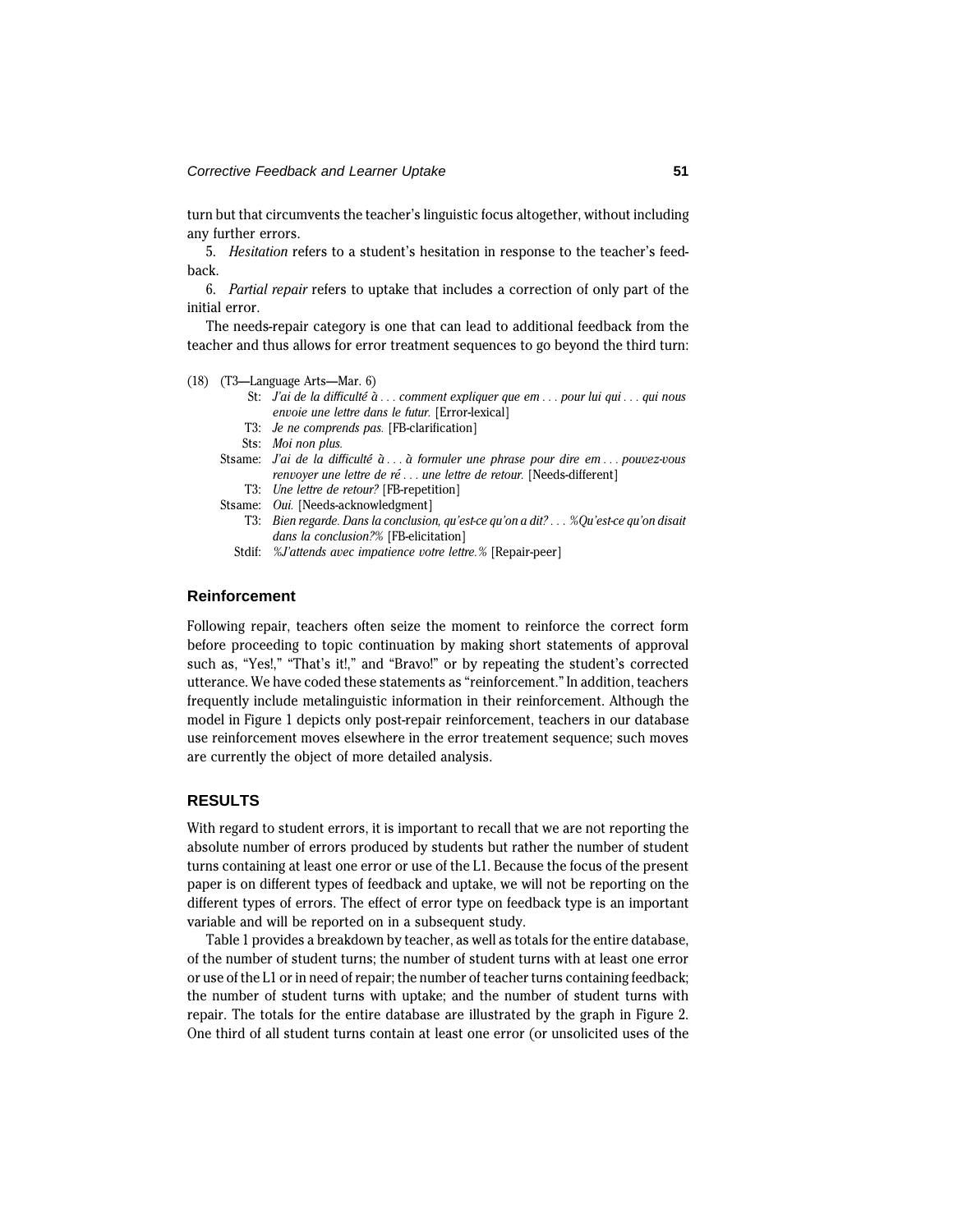| Teacher | Total<br>Student<br>Turns | Student<br>Turns with<br>Error or<br>Needs-Repair<br>(% of Total<br>Student<br>Turns) | Teacher<br>Turns with<br>Feedback<br>(% of Total<br>Errors) | Student<br>Turns with<br>Feedback) | Student<br>Turns with<br>Uptake $%$ of Repair $%$ of Repair $%$ of<br>Feedback) | Student<br>Turns with<br>Total Errors) |
|---------|---------------------------|---------------------------------------------------------------------------------------|-------------------------------------------------------------|------------------------------------|---------------------------------------------------------------------------------|----------------------------------------|
| Т3      | 1407                      | 353                                                                                   | 244                                                         | 171                                | 90                                                                              | 90                                     |
|         |                           | (25%)                                                                                 | $(69\%)$                                                    | (70%)                              | (37%)                                                                           | (25%)                                  |
| T4      | 736                       | 299                                                                                   | 146                                                         | 63                                 | 26                                                                              | 26                                     |
|         |                           | (41%)                                                                                 | $(49\%)$                                                    | (43%)                              | (18%)                                                                           | (9%)                                   |
| T5      | 664                       | 287                                                                                   | 193                                                         | 91                                 | 36                                                                              | 36                                     |
|         |                           | (43%)                                                                                 | (67%)                                                       | (47%)                              | (19%)                                                                           | (13%)                                  |
| T6      | 461                       | 165                                                                                   | 103                                                         | 52                                 | 33                                                                              | 33                                     |
|         |                           | (36%)                                                                                 | (62%)                                                       | $(50\%)$                           | (32%)                                                                           | (20%)                                  |
| Total   | 3268                      | 1104                                                                                  | 686                                                         | 377                                | 184                                                                             | 184                                    |
|         |                           | (34%)                                                                                 | (62%)                                                       | (55%)                              | (27%)                                                                           | (17%)                                  |

**Table 1.** Frequency of turns with student error, teacher feedback, and student uptake



**Figure 2.** Total turns with error, feedback, uptake, and repair.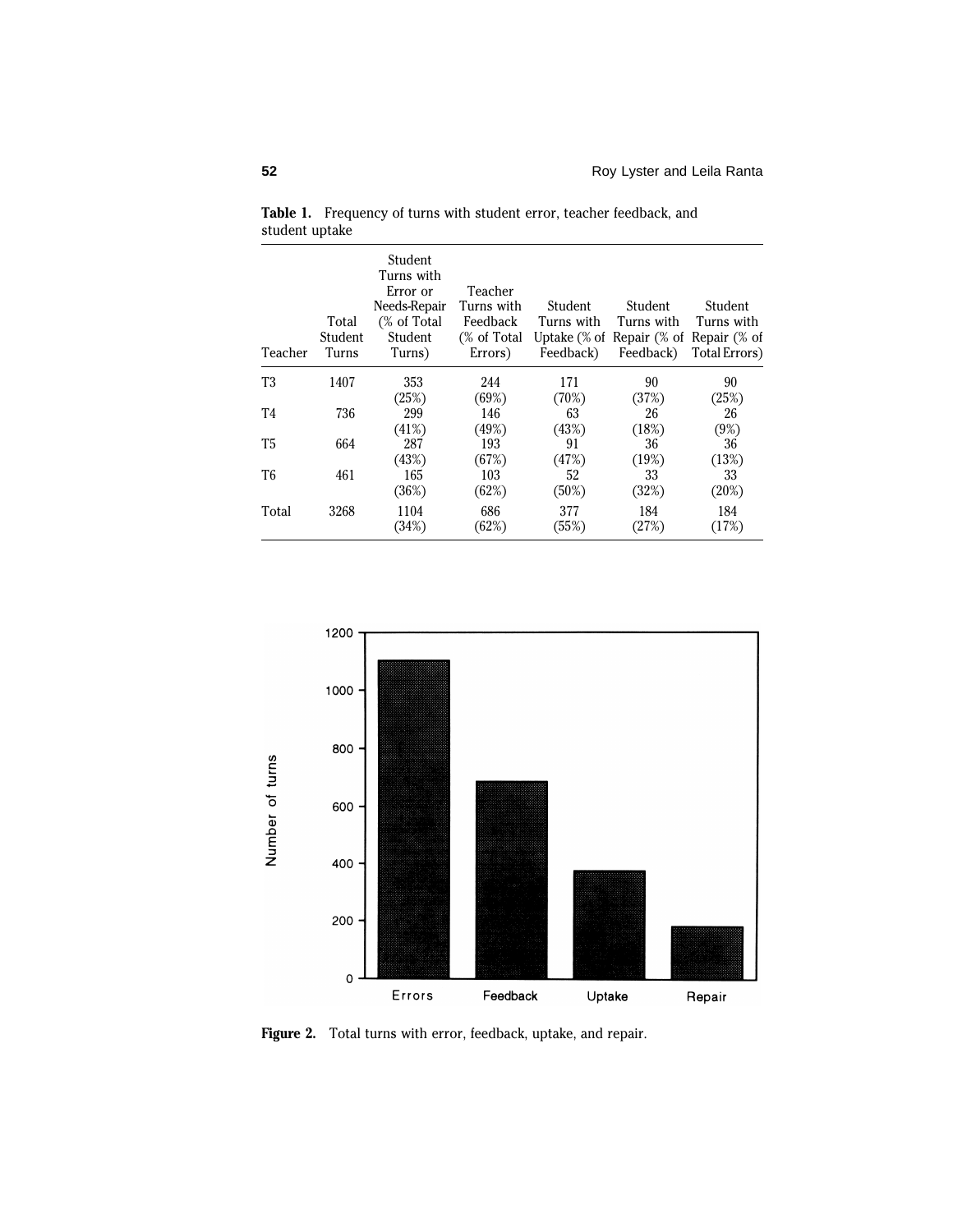|                            | T3          | T4          | T5          | T6          | Total       |
|----------------------------|-------------|-------------|-------------|-------------|-------------|
|                            | $(n = 243)$ | $(n = 146)$ | $(n = 194)$ | $(n = 103)$ | $(n = 686)$ |
| Recast                     | 93          | 96          | 116         | 70          | 375         |
| Elicitation                | (39%)       | $(66\%)$    | $(60\%)$    | (68%)       | (55%)       |
|                            | 45          | 18          | 26          | 5           | 94          |
| Clarification request      | (18%)       | (12%)       | (13%)       | (5%)        | (14%)       |
|                            | 37          | 9           | 14          | 13          | 73          |
| Metalinguistic feedback    | (15%)       | (6%)        | (7%)        | (13%)       | $(11\%)$    |
|                            | 32          | 3           | 20          | 3           | 58          |
| <b>Explicit correction</b> | (13%)       | (2%)        | $(10\%)$    | (3%)        | (8%)        |
|                            | 16          | 15          | 9           | 10          | 50          |
| Repetition                 | (7%)        | $(10\%)$    | (5%)        | $(10\%)$    | (7%)        |
|                            | 20          | 5           | 9           | 2           | 36          |
|                            | (8%)        | (3%)        | (5%)        | (2%)        | (5%)        |

|  | Table 2. Distribution of feedback types |  |  |
|--|-----------------------------------------|--|--|
|--|-----------------------------------------|--|--|

L1) or are still in need of repair. Of these, 62% receive some kind of feedback from the teacher. This means that 38% of the time learners' errors are followed by a teacher or student topic continuation move. Of all the feedback moves provided by teachers in response to learner errors, just over half (55%) lead to uptake of some kind on the part of the learner; however, only 27% of the feedback turns lead to student repair. From the perspective of the total number of errors produced by students, only 17% of errors eventually lead to repair.

Preferences for different feedback types are displayed for each teacher in Table 2 as well as the total distribution of feedback types for all four teachers. Across the four teachers, the single largest category is the recast, which accounts for just over half (55%) of the total number of teacher turns containing feedback. The other feedback types are distributed in decreasing frequency as follows: elicitation (14%), clarification request (11%), metalinguistic feedback (8%), explicit correction (7%), and repetition (5%). The low figure for repetition is somewhat deceptive because teacher repetitions can, and frequently do, co-occur with the other feedback categories. From these findings, it appears that recasting the learner's ill-formed utterance is the feedback method of choice of these French immersion teachers. This is true for all four teachers, although T3 tends to recast less than the others. Other differences are noted in the small amount of elicitation used by T6, as well is in the small amount of metalinguistic feedback used by T4 and T6.

It may be asked whether all types of feedback are equally effective in leading to learner uptake. This question can be addressed by referring to the pattern of uptake following the different types of feedback, which is presented in Table 3. According to the model we have used (Figure 1), every learner response that follows teacher feedback is coded according to whether or not there is evidence of uptake. Recall that uptake consists of the categories of repair (repetition, incorporation, self, or peer) and needs-repair (attempts at repair that are in some way inadequate). In many cases, feedback does not lead to uptake because there is topic continuation, provided for the most part by the teacher (75% of the time) or by a student (25%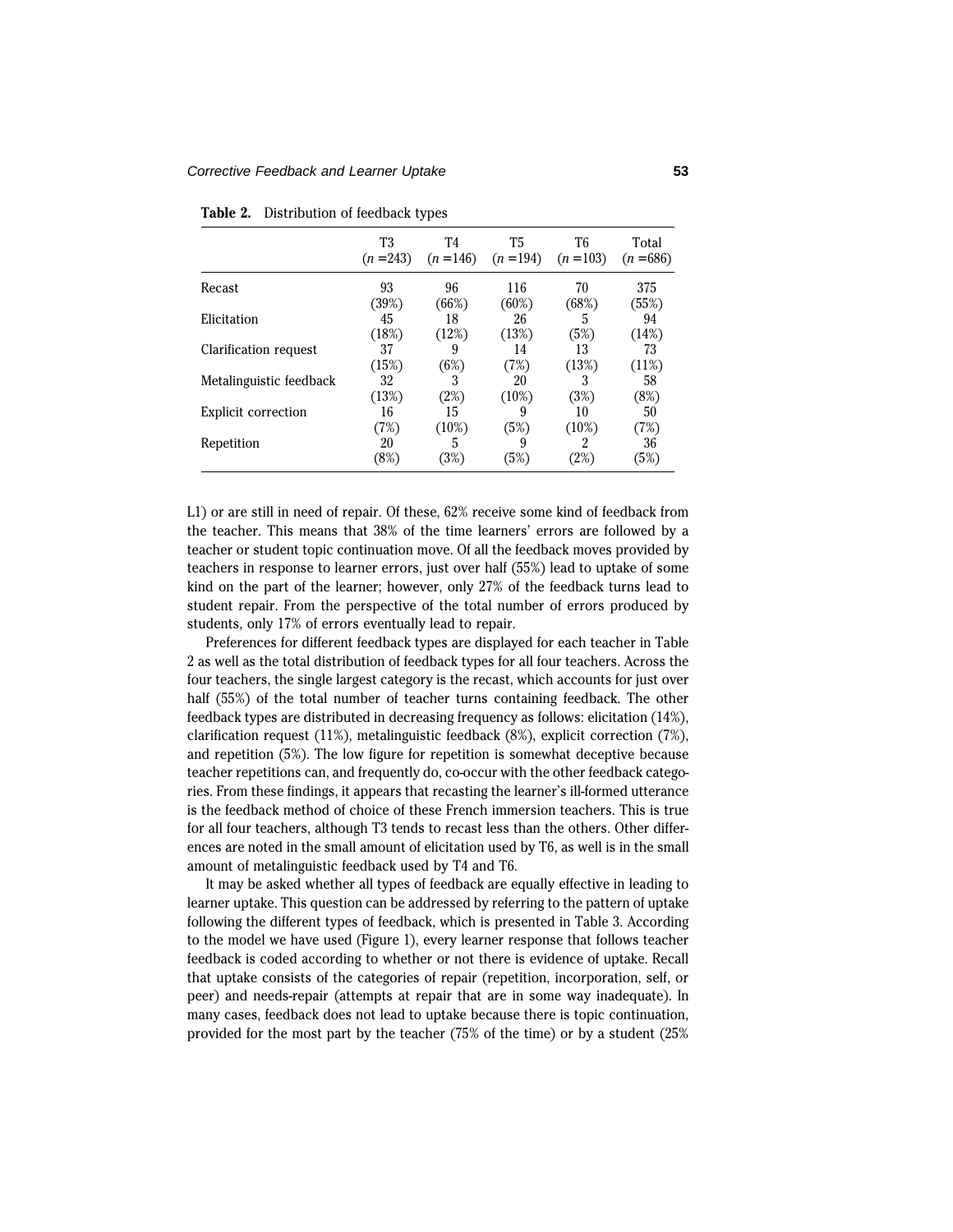|                                  | Repair   | Needs Repair | No Uptake |
|----------------------------------|----------|--------------|-----------|
| Recast $(n=375)$                 | 66       | 49           | 260       |
|                                  | (18%)    | (13%)        | $(69\%)$  |
| Elicitation ( $n = 94$ )         | 43       | 51           |           |
|                                  | $(46\%)$ | (54%)        |           |
| Clarification request $(n = 73)$ | 20       | 44           | 9         |
|                                  | (28%)    | $(60\%)$     | (12%)     |
| Metalinguistic feedback $(n=58)$ | 26       | 24           | 8         |
|                                  | (45%)    | $(41\%)$     | (14%)     |
| Explicit correction $(n = 50)$   | 18       |              | 25        |
|                                  | $(36\%)$ | (14%)        | $(50\%)$  |
| Repetition $(n=36)$              | 11       | 17           | 8         |
|                                  | (31%)    | (47%)        |           |

**Table 3.** Uptake following teacher feedback

of the time). The number and percentage of feedback moves that do not lead to uptake are provided in the "No Uptake" column in Table 3.

It is evident that the recast, the most popular feedback technique, is the least likely to lead to uptake of any kind: Only 31% of the recast moves lead to uptake, with a fairly even distribution between repair and needs-repair. Explicit correction leads to uptake only 50% of the time, although it is more than twice as likely to lead to repair than needs-repair. Clarification requests, metalinguistic feedback, and repetition are similar in that they are effective at eliciting uptake from the student (88%, 86%, and 78%, respectively), although metalinguistic feedback is more successful at eliciting repair (45%) than either clarification requests (28%) or repetition (31%). The most successful technique for eliciting uptake is elicitation: All learner utterances following elicitation involve uptake with an almost even distribution between repair and needs-repair.

The preceding analysis focused on the relationship between feedback type and learner uptake. We may well wonder, however, whether all repairs are equally effective indicators that students have noticed the feedback. From a commonsense perspective it seems likely that the goal of the teacher should be for the learner to self-correct or to have another student correct the error (see Calvé, 1992). A repair in which the student simply repeats what the teacher has said does not necessarily imply that the feedback has been understood as such. For this reason, a further breakdown of the data involved separating peer- and self-repair from repetition and incorporation. To do so, we refer henceforth to peer- and self-repair as "studentgenerated repair"<sup>8</sup> and we conflate repetition and incorporation into one category, which we will continue to call "repetition."

The breakdown has been done in two ways. The first breakdown involves the number and percentage of each feedback type leading to repair, as presented in Table 4. Thus, when student repetition is removed, the percentages do not change for the categories of elicitation, clarification request, metalinguistic request, and teacher repetition of error—none of which can elicit student repetition because none provides the correct form. On the other hand, the percentages for recast and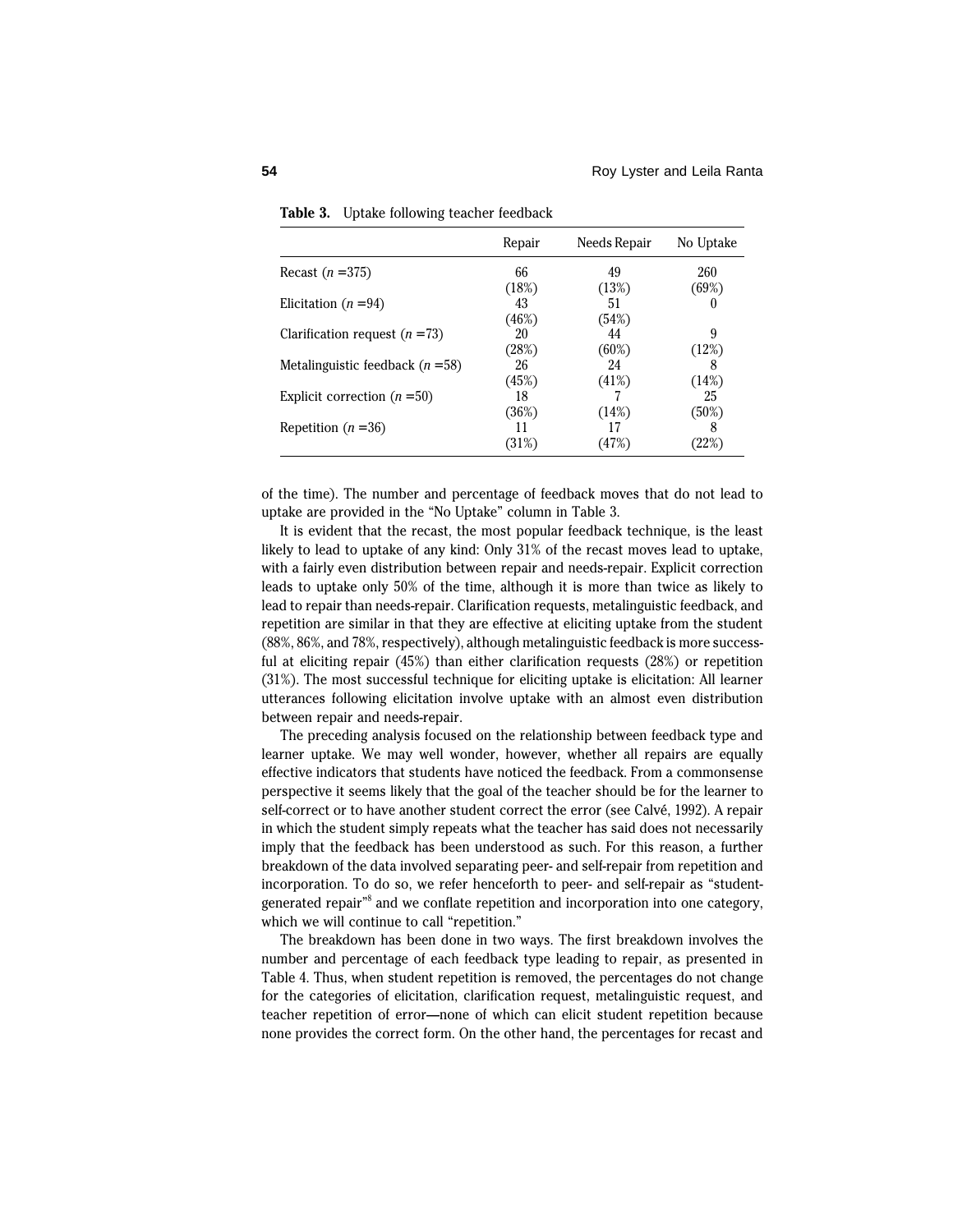|                          | Number of<br>Repairs | Repairs as %<br>of Feedback<br>Type | Number of<br>Student-Generated<br>Repairs | Student-Generated<br>Repairs as % of<br>Feedback Type |
|--------------------------|----------------------|-------------------------------------|-------------------------------------------|-------------------------------------------------------|
| Recast $(n=375)$         | 66                   | 18%                                 | 0                                         | 0                                                     |
| Elicitation ( $n = 94$ ) | 43                   | 46%                                 | 43                                        | 46%                                                   |
| Clarification            |                      |                                     |                                           |                                                       |
| request $(n=73)$         | 20                   | 27%                                 | 20                                        | 27%                                                   |
| Metalinguistic           |                      |                                     |                                           |                                                       |
| feedback $(n = 58)$      | 26                   | 45%                                 | 26                                        | 45%                                                   |
| Explicit correction      |                      |                                     |                                           |                                                       |
| $(n = 50)$               | 18                   | 36%                                 | $\theta$                                  | $\theta$                                              |
| Repetition $(n=36)$      | 11                   | 31%                                 | 11                                        | 31%                                                   |

**Table 4.** Number and percentage of feedback turns leading to repair

**Table 5.** Number and percentage of repairs attributed to each feedback type

|                              |             | Recast Elicitation | Request     | Clarification Metalinguistic<br>Feedback | Explicit<br>Correction Repetition |            |
|------------------------------|-------------|--------------------|-------------|------------------------------------------|-----------------------------------|------------|
| All repairs                  |             |                    |             |                                          |                                   |            |
| $(n = 184)$                  | 66<br>(36%) | 43<br>(23%)        | 20<br>(11%) | 26<br>(14%)                              | 18<br>$(10\%)$                    | 11<br>(6%) |
| Student-generated<br>repairs | $\theta$    | 43                 | 20          | 26                                       |                                   |            |
| $(n = 100)$                  |             | (43%)              | (20%)       | (26%)                                    |                                   | (11%)      |

explicit correction are reduced to nil because these two techniques provide learners with the correct forms and thus cannot lead to student-generated repair.

The second breakdown involves the number and percentage of repairs attributed to each feedback type, as displayed in Table 5. When we consider all types of repairs, recasts account for the highest percentage (36%), with elicitation in second place (23%), and the others ranging from 14% to 6%. However, if we focus on studentgenerated repairs alone, the picture changes dramatically. In this case, recasts do not account for any repairs, while elicitation is responsible for 43% of all studentgenerated repairs. Metalinguistic feedback, clarification requests, and repetition account for the remaining self-generated repairs: 26%, 20%, and 11% respectively. From both these tables, it is clear that the choice of feedback technique has an effect on the type of repair that follows.

### **DISCUSSION**

The purpose of this study was twofold: first, to develop an analytic model comprising the various moves in an error treatment sequence and, second, to apply the model to a database of interaction in four primary L2 classrooms with a view to documenting the frequency and distribution of corrective feedback in relation to learner uptake. The analytic model was designed in accordance with the database itself and so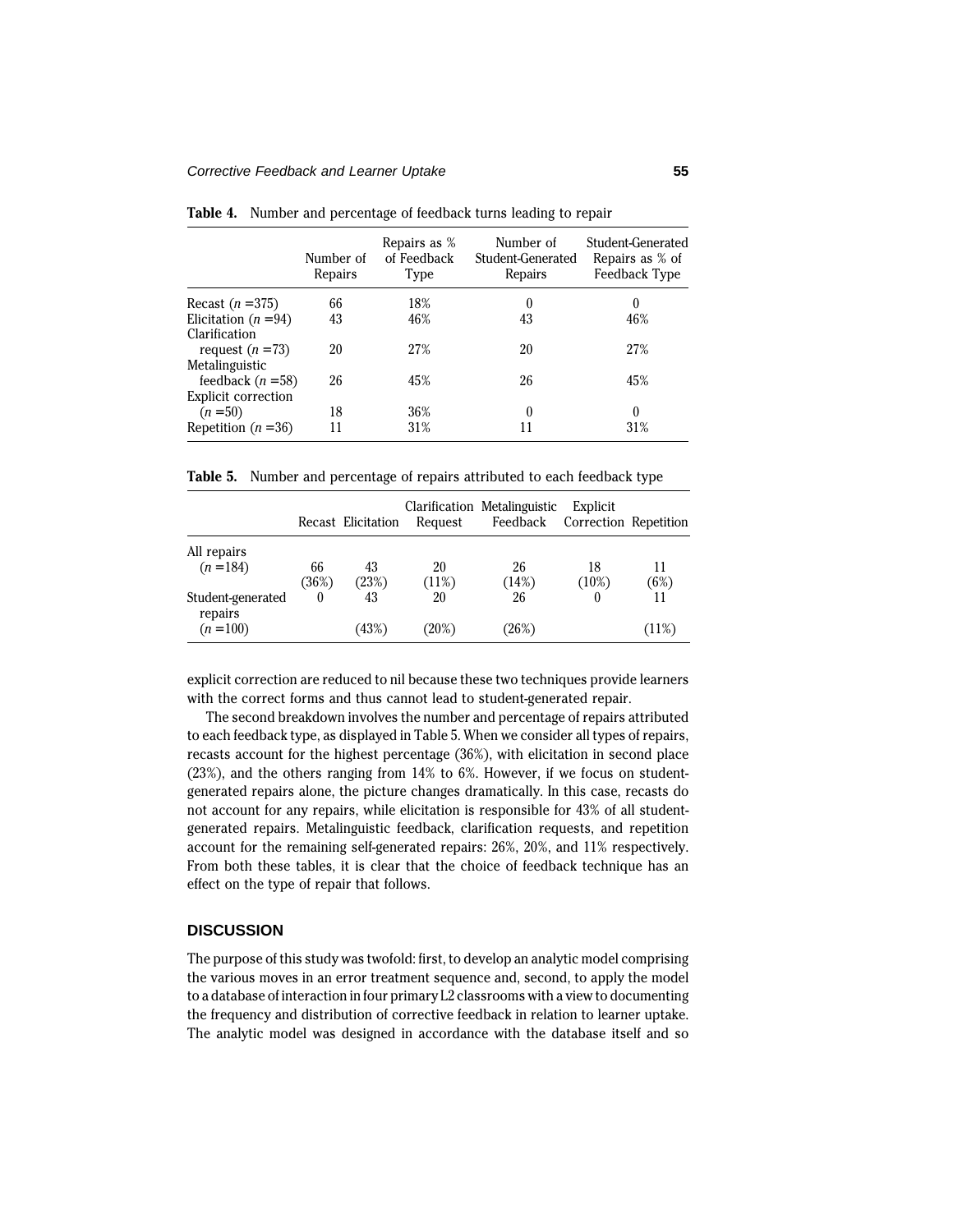remains to be validated by means of coding sets of classroom data from other contexts. With respect to the application of the model to the database in the present study, the findings permit the following responses to the three research questions:

- 1. What are the different types of corrective feedback and their distribution in communicatively oriented classrooms? Teachers in our study used six different feedback moves: recasts (55%), elicitation (14%), clarification requests (11%), metalinguistic feedback (8%), explicit correction (7%), and repetition of error (5%). Recasts were by far the most widely used technique.
- 2. What is the distribution of uptake following different types of corrective feedback? The feedback types least likely to lead to uptake were the recast, which resulted in uptake 31% of the time, and explicit correction, which led to uptake 50% of the time. The most likely to succeed was elicitation with 100% of these moves leading to uptake. Other good precursors to uptake were clarification requests, metalinguistic feedback, and repetition, which led to uptake 88%, 86%, and 78% of the time, respectively.
- 3. What combinations of corrective feedback and learner uptake constitute the negotiation of form? The feedback types that allow for negotiation of form are the four that lead to student-generated repair, namely, elicitation, metalinguistic feedback, clarification requests, and repetition. Both elicitation and metalinguistic feedback proved to be particularly powerful ways of encouraging repairs that involve more than a student's repetition of the teacher's utterance—these feedback moves resulted in student-generated repair 45% and 46% of the time, respectively. Clarification requests and repetition were the next most successful, eliciting student-generated repair 27% and 31% of the time, respectively. Recasts and explicit correction, both definitionally incompatible with student-generated repairs, elicited no repairs other than repetition.

In the present analysis, we have not addressed the issue of what types of errors teachers tended to correct, nor how they went about making these decisions. We do know, however, that teachers provided feedback on 62% of the student turns with errors—this varied roughly from 50% to 70% for the four individuals. These figures are not unlike findings from other studies concerned with teacher feedback, such as those reported in Chaudron (1988, pp. 136–138), and appear to represent a reasonable ratio of correction versus noncorrection in such interactive contexts. Although it is likely undesirable for teachers to provide corrective feedback more frequently than this, our results suggest that, when they do indeed provide feedback, teachers might want to consider the whole range of techniques they have at their disposal rather than relying so extensively on recasts, which comprised over 50% of all feedback moves. In so doing, teachers would ensure more opportunities for uptake following feedback: Our results indicated that almost 70% of all recasts did not lead to uptake.

It is important to acknowledge, however, the need for teachers to carefully take into account their students' level of L2 proficiency when making decisions about feedback. For example, T3—whose students have a higher degree of proficiency due to their more intensive and longer exposure to French—uses recasts considerably less than T4, T5, and T6 (39% vs. 66%, 60%, and 68%, respectively). This allows her to draw more on other feedback types and, in particular, on those that are more likely to lead to uptake. Indeed, 70% of T3's feedback turns led to student uptake,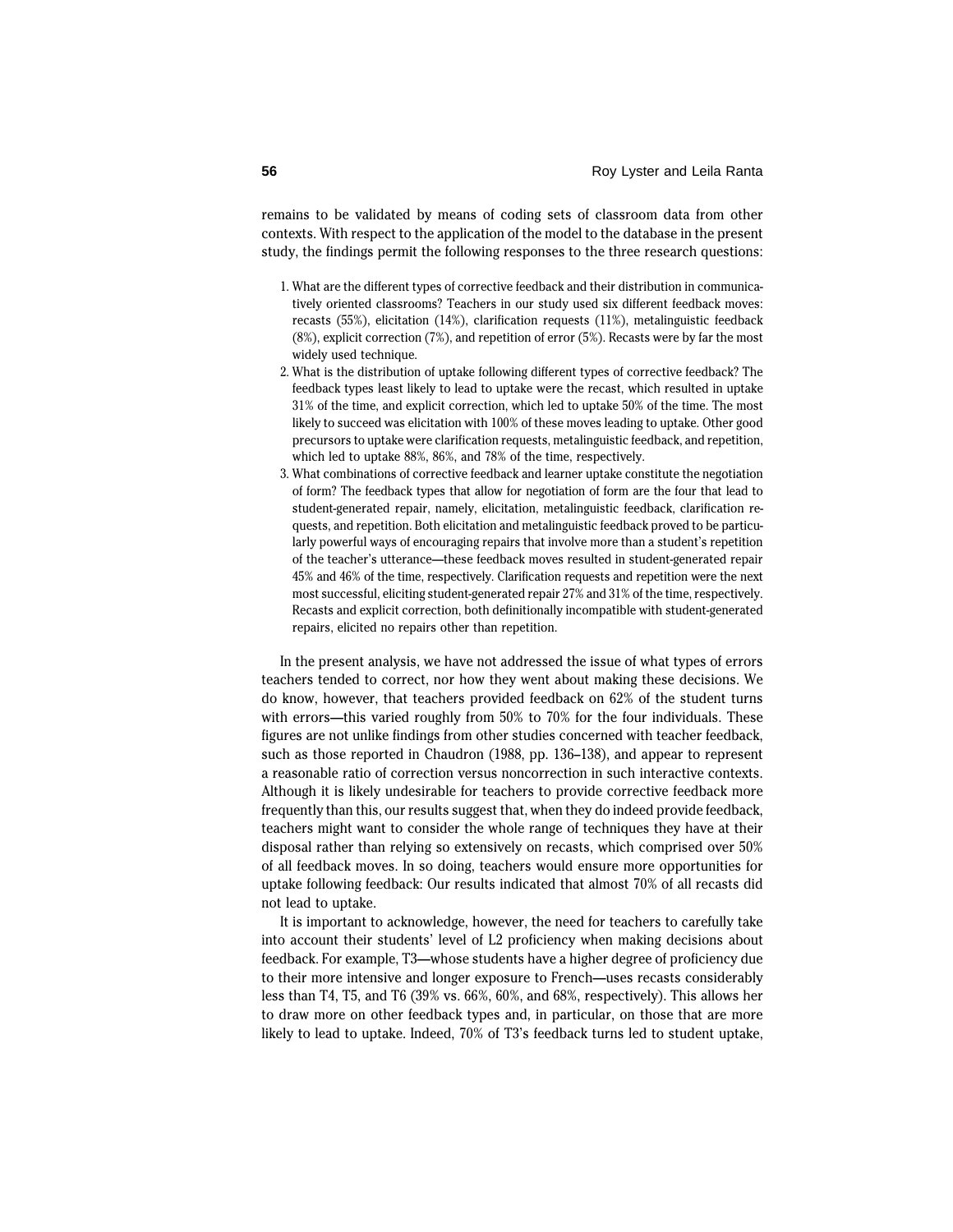whereas 43%, 47%, and 50% of the feedback turns of T4, T5, and T6, respectively, led to uptake. Thus, given her students' higher level of proficiency, T3 is able to push students more in their output and to rely less on the modeling techniques (i.e., recasts with infrequent uptake) used by the other teachers with less advanced students.

Our results indicate that, in terms of absolute numbers, recasts accounted for the largest number of repairs (66) but that this is so due to the inordinately high frequency of recasts (375). When calculated as a ratio, only a small percentage of recasts (18%) led to repair, and all of these repairs involved repetition of the teacher's recast. Many researchers have questioned whether the modifications entailed in recasts are perceptible to learners (e.g., Allwright & Bailey, 1991, p. 104; Calvé, 1992, p. 468; Chaudron, 1988, p. 145; Netten, 1991, p. 304). Indeed, we find it interesting that recasts are referred to as "échos" in French even though they are not identical replications of the student's utterance; they are called echoes because the learners may perceive them as such—that is, learners do not necessarily notice the modification. Indeed, our transcripts of classroom interaction reveal a large number of teacher repetitions of well-formed student utterances; teachers do this consistently so as to reinforce what students have said and to build further on students' statements. As a result, there is a great deal of ambiguity in these communicative classrooms as students are expected to sort out whether the teacher's intentions are concerned with form or meaning. We find that feedback types other than recasts namely, metalinguistic feedback, elicitation, clarification requests, and teacher repetition of error—eliminate this ambiguity by allowing students themselves to either self-correct or to correct their peers. Explicit correction also eliminates ambiguity but does not allow for student-generated repair.

Because our analytic model was designed to capture learner uptake only in turns immediately following corrective feedback, claims related to language learning remain speculative and subject to further empirical investigation. Nonetheless, we believe that these student-generated repairs in the error treatment sequence may be important in L2 learning for at least two reasons. First, they allow opportunities for learners to automatize the retrieval of target language knowledge that already exists in some form (e.g., as declarative knowledge; see Hulstijn, 1990; McLaughlin, 1987, 1990). Second, when repair is generated by students, the latter draw on their own resources and thus actively confront errors in ways that may lead to revisions of their hypotheses about the target language (Pica et al., 1989; Swain, 1993, 1995). In the case of recasts, classroom learners, whether they are given the opportunity to repeat or not, are less actively engaged insofar as there is little evidence that they can actually notice the gap (see Schmidt & Frota, 1986) between their initial use of nontarget forms and the teacher's reformulation, given the ambiguity of recasts from the classroom learner's perspective.

It is likely the case that teachers are reluctant to encourage self-repair more consistently lest the flow of communication be broken. However, our classroom observations as well as the data analysis revealed that none of the feedback types stopped the flow of classroom interaction and that uptake—that is, the student's turn in the error treatment sequence—clearly does not break the communicative flow either; on the contrary, uptake means that the student has the floor again. The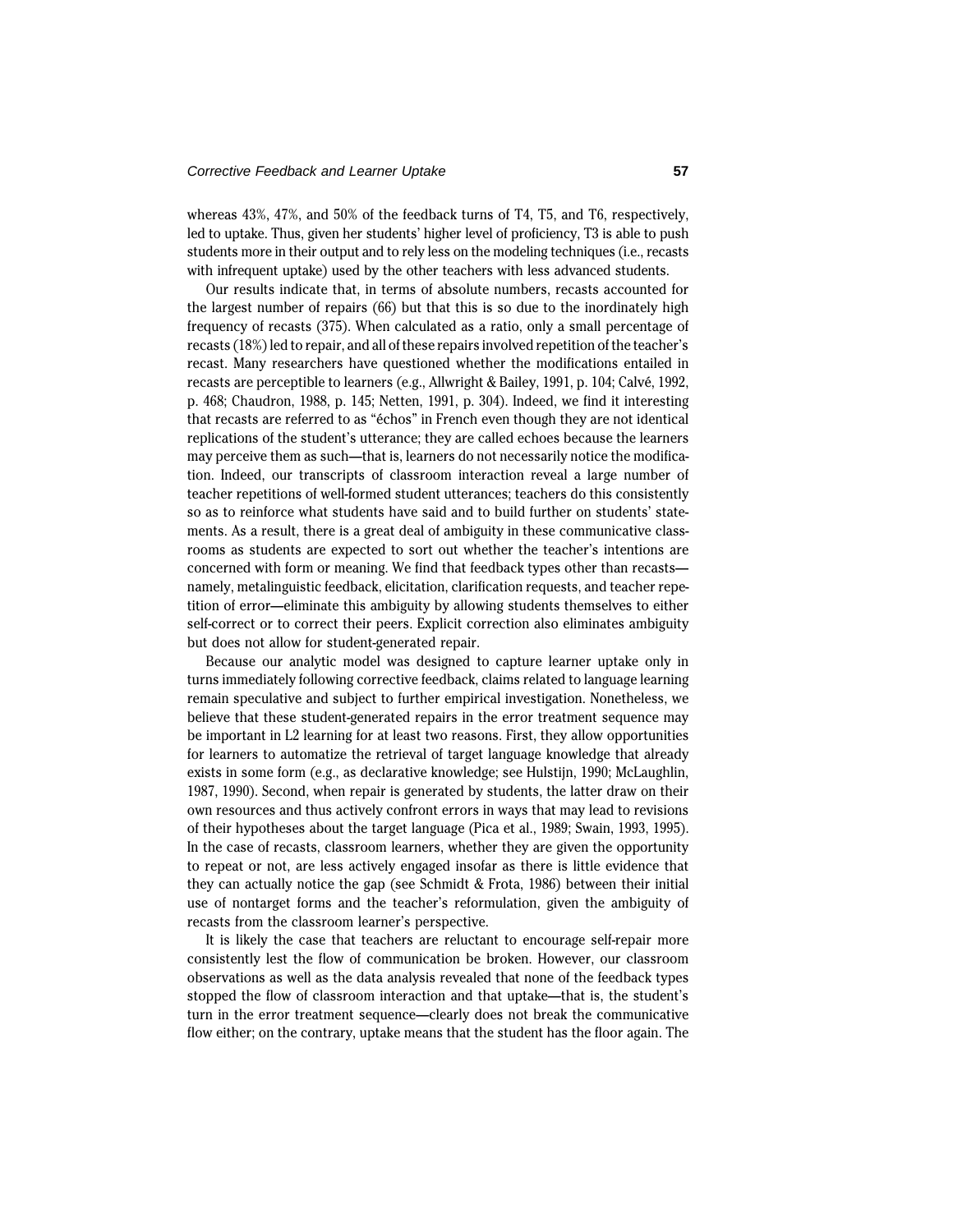four classrooms we observed and analyzed were not considered to be traditional classrooms and yet the discourse was structured in ways that allowed teachers to intervene regularly; they were able to do so by interacting with students without causing frustration because students appeared to expect such interventions. Thus, it appears that corrective feedback and learner uptake constitute an adjacency pair that is clearly anticipated in classroom discourse and that occurs as an insertion sequence without stopping the flow of communication (see Mey, 1993, p. 223, concerning repair as an insertion sequence that "does not damage conversational coherence").

Our data indicate that the feedback-uptake sequence engages students more actively when there is negotiation of form, that is, when the correct form is not provided to the students—as it is in recasts and explicit correction—and when signals are provided to the learner that assist in the reformulation of the erroneous utterance. Thus, the negotiation of form involves corrective feedback that employs either elicitation, metalinguistic feedback, clarification requests, or teacher repetition of error, followed by uptake in the form of peer- or self-repair, or student utterances still in need of repair that allow for additional feedback. In relation to the total number of feedback moves in our database, such combinations occurred about one-third of the time.

Drawing on the didactic function of negotiation as posited earlier in this paper, teachers in this study frequently understood their students' intended meaning and adopted an agenda with a pedagogical objective: They strove to direct students in their output by providing them with cues to draw on their own linguistic resources. Because this occurred during meaningful interactions in subject-matter lessons or in thematically oriented French language arts lessons, the expression of meaning prevailed and was not undermined by such negotiation of form, which nonetheless provided learners with timely opportunities to make important form-function links in the target language. Providing feedback as part of a negotiated sequence in this way, however, is of course feasible in L2 classrooms only where learners already possess an adequate level of proficiency. If this condition is met, then the four feedback types that serve to actively engage learners in the negotiation of form remain nonthreatening and potentially useful. The extent to which the negotiation of form may indeed enhance L2 learning in classroom settings will be the object of further investigation.

(*Received 16 April 1996*)

#### **NOTES**

1. The question of "who" should correct errors has received some attention in the literature (see Allwright & Bailey, 1991) but empirical classroom-based research is lacking.

2. The distinction between the conversational and the didactic functions of negotiation parallels the distinction found in the literature between genuine and pseudorequests (Spada & Fröhlich, 1995) and between referential and display questions (Long & Sato, 1983).

3. A further example of the didactic function of negotiation—where a teacher understands her students' intended meaning but does not accept the nontarget forms used to encode that meaning—has been documented by Lightbown (1991). She describes a teacher in an intensive ESL program in Quebec who encouraged her students to produce more targetlike introducer forms (i.e., *there is* or *there are* rather than *you have*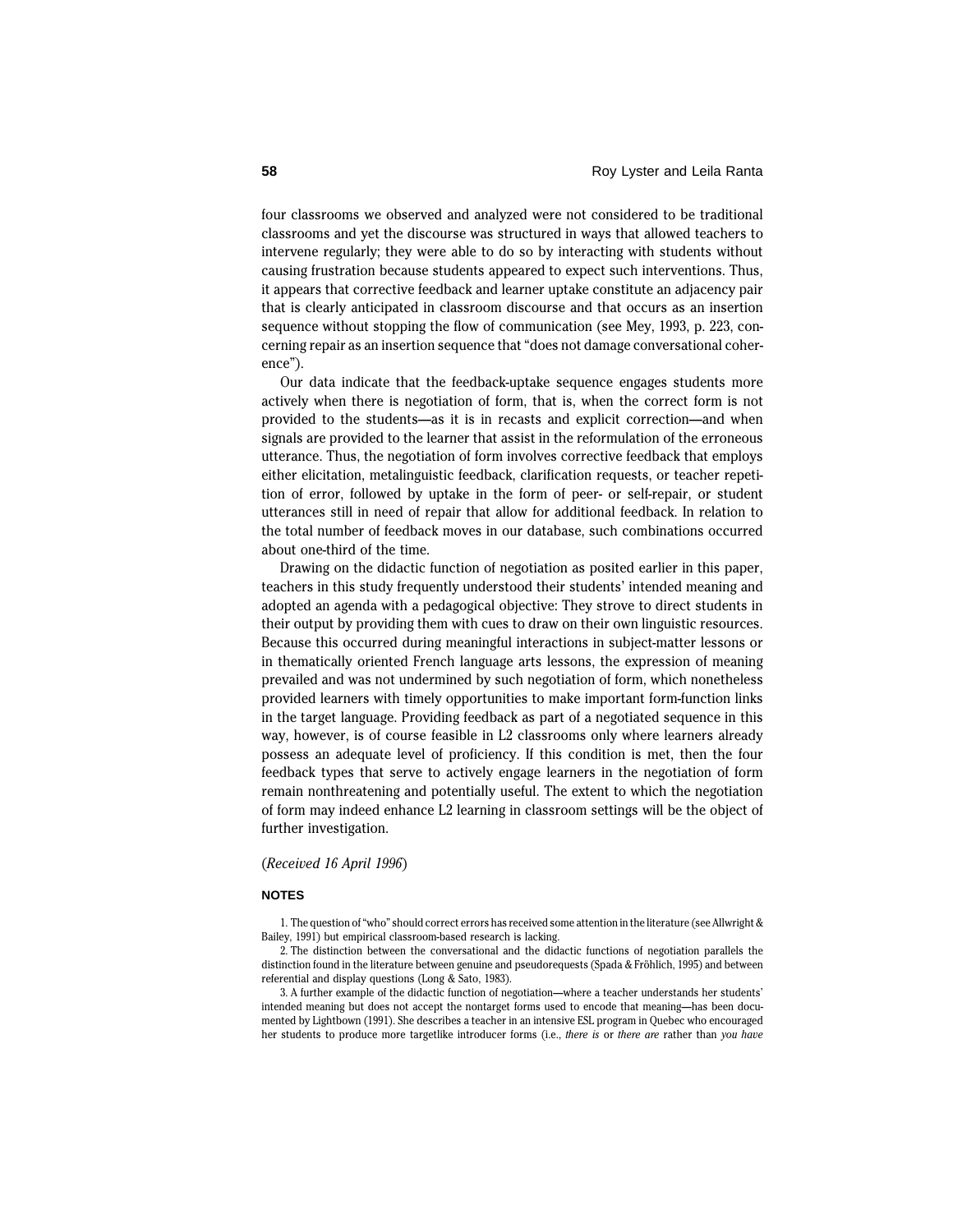*a...* ) by responding to nontarget forms with paralinguistic cues: "she would pretend to search in her hands and behind her back for whatever it was the student had said she *had*" (p. 207).

4. Teachers 1 and 2 are the Grade 6 teachers and have not been included in this part of the study. We have used the labels T3, T4, T5, and T6 in this paper to maintain consistency throughout subsequent reports deriving from this study.

5. The following conventions are used in the examples:  $St = student$ : Sts = more than one student: Stsame = the same student as in the previous student turn; Stdif = a different student from the previous student turn. Overlapping speech is indicated by %.

6. See van Lier, 1988, p. 103: "One of the prerequisites for a turn to count as a turn is *prominence,* i.e. it must be attended to by the other participants....

7. This utterance has not been coded as a multiple error because "je vas" is an attested form in the Quebec vernacular and has thus not been considered as a language learner error.

8. Although these repair moves have been coded separately, we will not tease apart, given the collective nature of classroom discourse, the differential effects of peer- and self-repairs.

#### **REFERENCES**

- Allen, P., Swain, M., Harley, B., & Cummins, J. (1990). Aspects of classroom treatment: Toward a more comprehensive view of second language education. In B. Harley, P. Allen, J. Cummins, & M. Swain (Eds.), *The development of bilingual proficiency* (pp. 57–81). Cambridge: Cambridge University Press.
- Allwright, D. (1984). Why don't learners learn what teachers teach?—The interaction hypothesis. In D. Singleton & D. Little (Eds.), *Language learning in formal and informal contexts* (pp. 3–18). Dublin: Irish Association for Applied Linguistics.

Allwright, D., & Bailey, K. (1991). *Focus on the language classroom.* Cambridge: Cambridge University Press. Annett, J. (1969). *Feedback and human behaviour.* Harmondsworth, UK: Penguin.

Austin, J. (1962). *How to do things with words.* Oxford: Oxford University Press.

Brock, C., Crookes, G., Day, R., & Long, M. (1986). The differential effects of corrective feedback in native speaker–nonnative speaker conversation. In R. Day (Ed.), *Talking to learn* (pp. 229–236). Rowley, MA: Newbury House.

Calve´, P. (1992). Corriger ou ne pas corriger. *Canadian Modern Language Review, 48,* 458–471.

Carroll, S., Roberge, Y., & Swain, M. (1992). The role of feedback in adult second language acquisition: Error correction and morphological generalizations. *Applied Psycholinguistics, 13,* 173–198.

Carroll, S., & Swain, M. (1993). Explicit and implicit negative feedback: An empirical study of the learning of linguistic generalizations. *Studies in Second Language Acquisition, 15,* 357–386.

Chaudron, C. (1977). A descriptive model of discourse in the corrective treatment of learners' errors. *Language Learning, 27,* 29–46.

Chaudron, C. (1986). Teachers' priorities in correcting learners' errors in French immersion classes. In R. Day (Ed.), *Talking to learn* (pp. 64–84). Rowley, MA: Newbury House.

Chaudron, C. (1988). *Second language classrooms.* New York: Cambridge University Press.

Chun, A., Day, R., Chenoweth, A., & Luppescu, S. (1982). Types of errors corrected in native–nonnative conversations. *TESOL Quarterly, 16,* 537–547.

DeKeyser, R. (1993). The effect of error correction on L2 grammar knowledge and oral proficiency. *Modern Language Journal, 77,*, 501–514.

Doughty, C. (1994a). Finetuning of feedback by competent speakers to language learners. In J. Alatis (Ed.), *GURT 1993* (pp. 96–108). Washington, DC: Georgetown University Press.

Doughty, C. (1994b, March). *Finetuning of L2 input: A crosslinguistic study.* Paper presented at the annual meeting of the American Association of Applied Linguistics, Baltimore, MD.

Fanselow, J. (1977). The treatment of error in oral work. *Foreign Language Annals, 10,* 583–593.

Genesee, F. (1987). *Learning through two languages.* Rowley, MA: Newbury House.

Hamayan, E., & Tucker, R. (1980). Language input in the bilingual classroom and its relationship to second language achievement. *TESOL Quarterly, 14,* 453–468.

Harley, B. (1993). Instructional stategies and SLA in early French immersion. *Studies in Second Language Acquisition, 15,* 245–259.

Harley, B. (1994). Appealing to consciousness in the L2 classroom. *AILA Review, 11,* 57–68.

Hendrickson, J. (1978). Error correction in foreign language teaching: Recent theory, research, and practice. *Modern Language Journal, 62,* 387–398.

Hulstijn, J. (1990). A comparison between the information-processing and the analysis/control approaches to language learning. *Applied Linguistics, 11,* 30–45.

Kasper, G. (1985). Repair in foreign language learning. *Studies in Second Language Acquisition, 7,* 200–215. Levinson, S. (1983). *Pragmatics.* Cambridge: Cambridge University Press.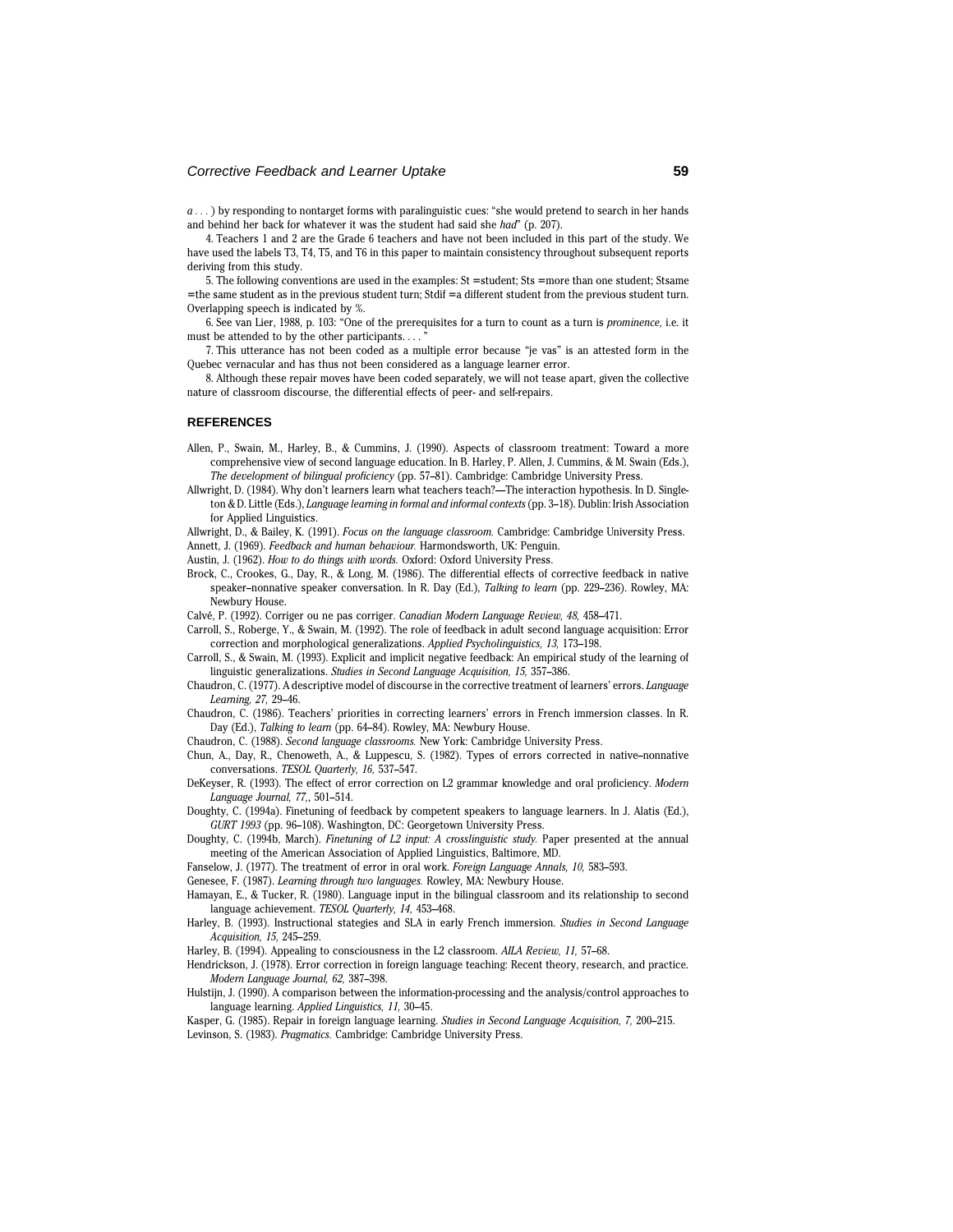#### **60 60 Roy Lyster and Leila Ranta**

- Lightbown, P. M. (1991). What have we here? Some observations on the role of instruction in second language acquisition. In R. Phillipson, E. Kellerman, L. Selinker, M. Sharwood Smith, & M. Swain (Eds.), *Foreign/ second language pedagogy research: A commemorative volume for Claus Faerch* (pp. 197–212). Clevedon, UK: Multilingual Matters.
- Lightbown, P. M., & Spada, N. (1990). Focus-on-form and corrective feedback in communicative language teaching: Effects on second language learning. *Studies in Second Language Acquisition, 12,* 429–448.
- Long, M. (1991). Focus on form: A design feature in language teaching methodology. In K. de Bot, D. Coste, R. Ginsberg, & C. Kramsch (Eds.), *Foreign language research in cross-cultural perspective* (pp. 39–52). Amsterdam: Benjamins.
- Long, M., & Porter, P. (1985). Group work, interlanguage talk, and second language acquisition. *TESOL Quarterly, 19,* 207–228.
- Long, M., & Sato, C. (1983). Classroom foreigner talk discourse: Forms and functions of teachers' questions. In H. Seliger & M. Long (Eds.), *Classroom oriented research in second language acquisition* (pp. 268–285). Rowley, MA: Newbury House.
- Lyster, R. (1990). The role of analytic language teaching in French immersion programs. *Canadian Modern Language Review, 47,* 159–176.
- Lyster, R. (1993). *The effect of functional-analytic teaching on aspects of sociolinguistic competence: A study in French immersion classrooms at the Grade 8 level.*Unpublished doctoral dissertation, University of Toronto, Toronto, Ontario, Canada.
- Lyster, R. (1994). La négociation de la forme: Stratégie analytique en classe d'immersion. *Canadian Modern Language Review, 50,* 447–465.
- Lyster, R., & Ranta, L. (1995, October). *Getting learners to notice: Negotiation of form as negative evidence.* Paper presented at Second Language Research Forum '95, Cornell University, New York.
- McLaughlin, B. (1987). *Theories of second-language learning.* London: Edward Arnold.
- McLaughlin, B. (1990). Restructuring. *Applied Linguistics, 11,* 113–128.
- Met, M. (1994). Teaching content through a second language. In F. Genesee (Ed.), *Educating second language children* (pp. 159–182). Cambridge: Cambridge University Press.
- Mey, J. (1993). *Pragmatics: An introduction.* Oxford: Blackwell.

Netten, J. (1991). Towards a more language oriented second language classroom. In L. Malavé & G. Duquette (Eds.), *Language, culture and cognition* (pp. 284–304). Clevedon, UK: Multilingual Matters.

- Oliver, R. (1995). Negative feedback in child NS-NNS conversation. *Studies in Second Language Acquisition, 17,* 459–481.
- Pica, T. (1994). Research on negotiation: What does it reveal about second-language learning conditions, processes, and outcomes? *Language Learning, 44,* 493–527.
- Pica, T., Holliday, L., Lewis, N., & Morgenthaler, L. (1989). Comprehensible output as an outcome of linguistic demands on the learner. *Studies in Second Language Acquisition, 11,* 63–90.
- Pica, T., Young, R., & Doughty, C. (1987). The impact of interaction on comprehension. *TESOL Quarterly, 21,* 737–758.
- Rebuffot, J. (1993). *Le point sur l'immersion au Canada.* Anjou, Quebec: Centre Educatif et Culturel.
- Schachter, J. (1991). Corrective feedback in historical perspective. *Second Language Research, 7,* 89–102.
- Schegloff, E., Jefferson, G., & Sacks, H. (1977). The preference for self-correction in the organization of repair in conversation. *Language, 53,* 361–382.
- Schmidt, R., & Frota, S. (1986). Developing basic conversational ability in a second language: A case study of an adult learner of Portuguese. In R. Day (Ed.), *Talking to learn* (pp. 237–326). Rowley, MA: Newbury House.
- Slimani, A. (1992). Evaluation of classroom interaction. In C. Anderson & A. Beretta (Eds.), *Evaluating Second Language Education* (pp. 197–221). Cambridge: Cambridge University Press.
- Spada, N., & Fröhlich, M. (1995). *COLT. Communicative Orientation of Language Teaching observation scheme: Coding conventions and applications.* Sydney, Australia: National Centre for English Language Teaching and Research.
- Spada, N., & Lightbown, P. M. (1993). Instruction and the development of questions in L2 classrooms. *Studies in Second Language Acquisition, 15,* 205–224.
- Stern, H. H. (1990). Analysis and experience as variables in second language pedagogy. In B. Harley, P. Allen, J. Cummins, & M. Swain (Eds.), *The development of bilingual proficiency* (pp. 93–109). Cambridge: Cambridge University Press.
- Stern, H. H. (1992). *Issues and options in language teaching.* (P. Allen & B. Harley, Eds.). Oxford: Oxford University Press.
- Swain, M. (1985). Communicative competence: Some roles of comprehensible input and comprehensible output in its development. In S. Gass & C. Madden (Eds.), *Input in second language acquisition* (pp. 235–253). Rowley, MA: Newbury House.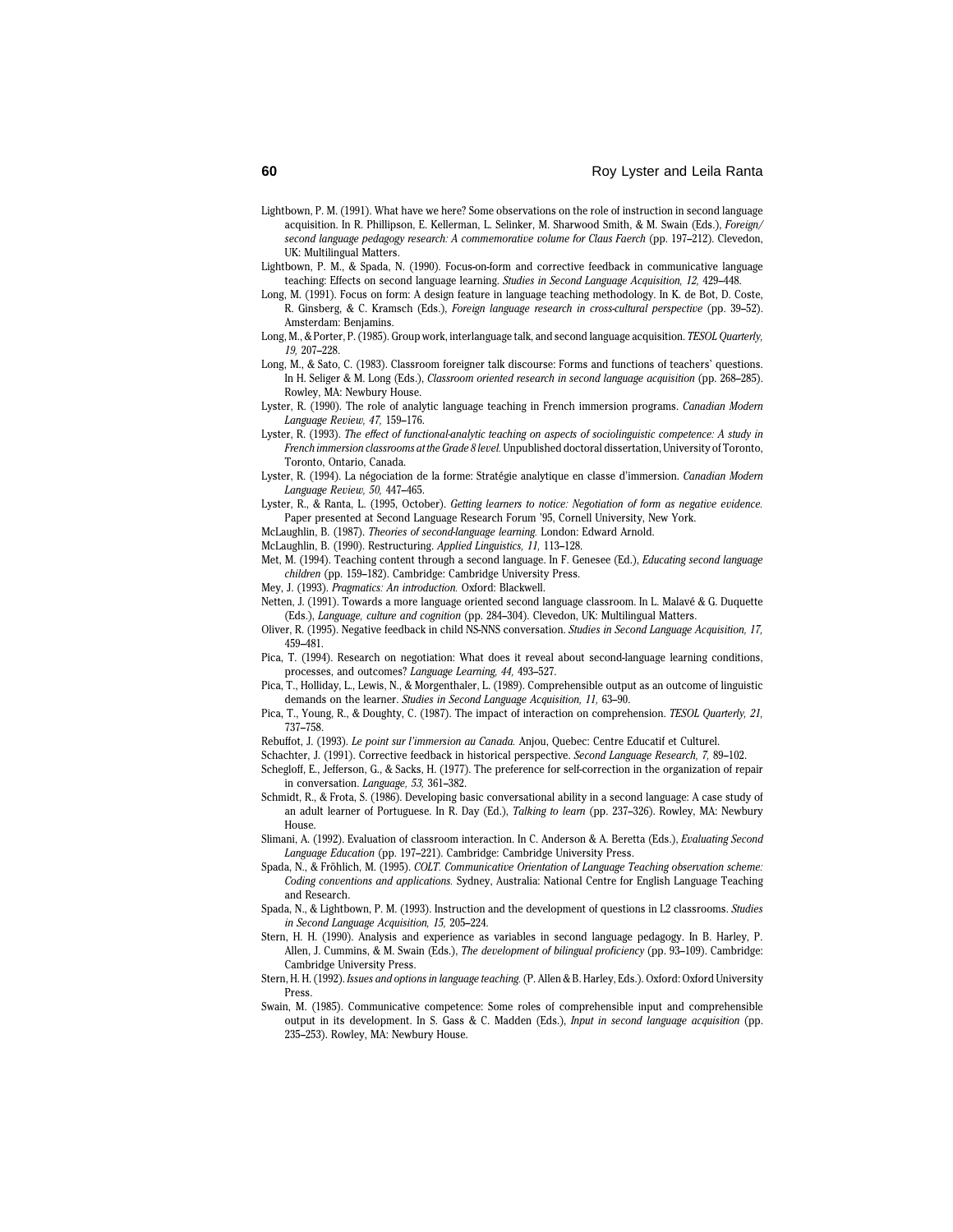- Swain, M. (1988). Manipulating and complementing content teaching to maximize second language learning. *TESL Canada Journal, 6,* 68–83.
- Swain, M. (1993). The output hypothesis: Just speaking and writing aren't enough. *The Canadian Modern Language Review, 50,* 158–164.
- Swain, M. (1995). Three functions of output in second language learning. In G. Cook & B. Seidlhofer (Eds.), *Principles and practice in applied linguistics: Studies in honour of H. G. Widdowson* (pp. 125–144). Oxford: Oxford University Press.
- Tardif, C. (1991). Quelques traits distinctifs de la pédagogie d'immersion. Études de Linguistique Appliquée, *82,* 39–51.
- Thornton, I., & Pienemann, M. (1994). *COALA: Computer-aided linguistic analysis.* Sydney, Australia: Language Acquisition Research Centre.

van Lier, L. (1988). *The classroom and the language learner.* London: Longman.

- Varonis, E., & Gass, S. (1985). Non-native/non-native conversations: A model for negotiation of meaning. *Applied Linguistics, 6,* 71–90.
- White, L. (1989). *Universal Grammar and second language acquisition.* Amsterdam: Benjamins. White, L. (1991). Adverb placement in second language acquisition: Some effects of positive and negative

evidence in the classroom. *Second Language Research, 7,* 133–161.

White, L., Spada, N., Lightbown, P. M., & Ranta, L. (1991). Input enhancement and L2 question formation. *Applied Linguistics, 12,* 416–432.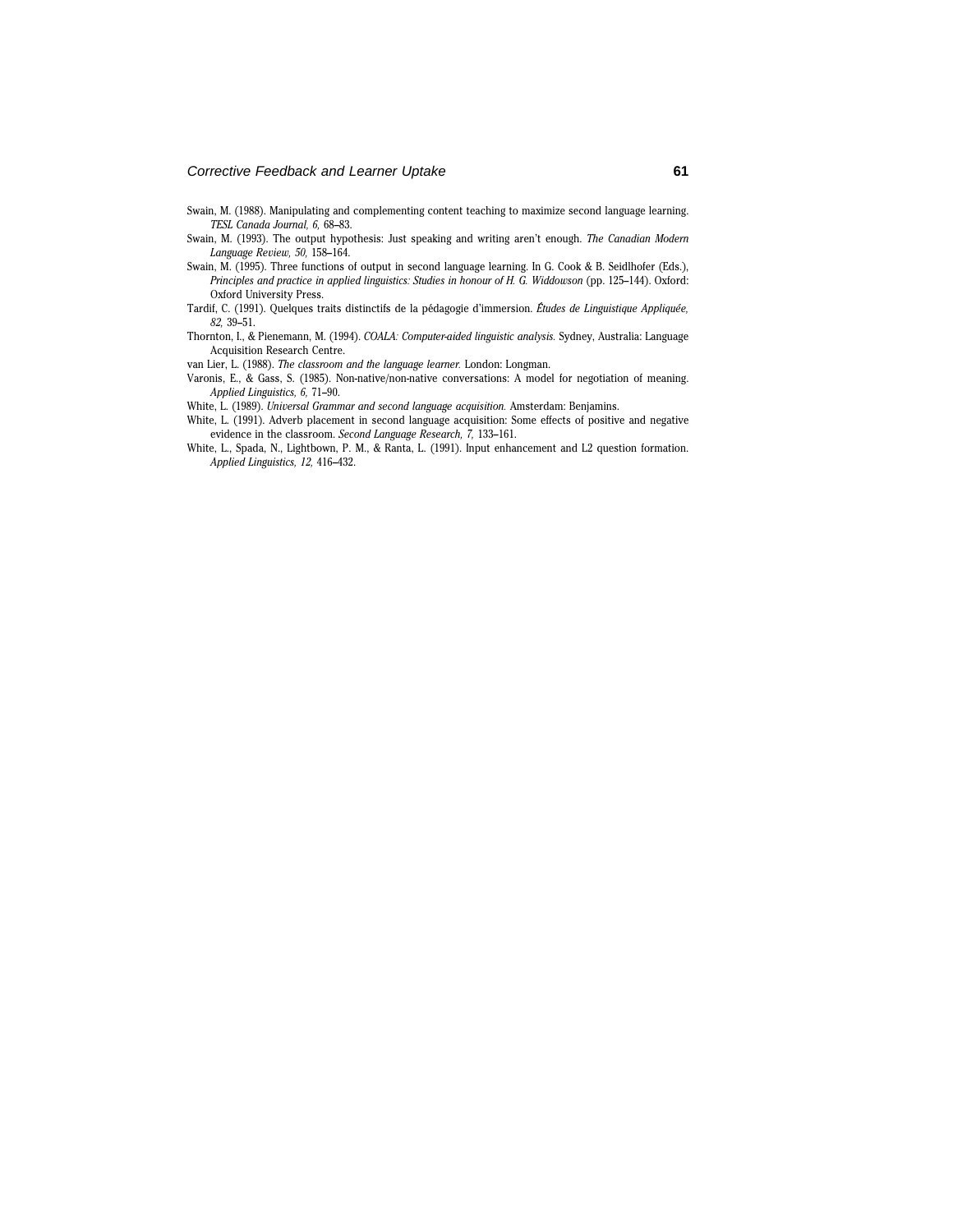# APPENDIX A: DATABASE

- 4 teachers
- 13 French language arts lessons (467 minutes = 7.8 hours)
- 14 subject matter lessons—science, social studies, math (633 minutes = 10.5 hours)
- 27 lessons totaling 1,100 minutes, or 18.3 hours

## **SCHOOL BOARD A—EARLY TOTAL IMMERSION**

# **Teacher 3 (Grade 4)—11 Lessons (340 Minutes** = **31% of Database)**

| 1. Jan. 16  | Language arts—prereading activity about meteorology | $20 \text{ min}$ |
|-------------|-----------------------------------------------------|------------------|
| 2. Jan. 16  | Language arts—reading (La météorologie en folie)    | $30 \text{ min}$ |
| 3. Jan. 16  | Science—mammals' means of adapting to environment   | $65 \text{ min}$ |
| 4. Jan. 16  | Math-geometric translations                         | $40 \text{ min}$ |
| 5. Jan. 30  | Social studies—the first settlers                   | $15 \text{ min}$ |
| 6. Feb. 6   | Language arts—reading (Les best-sellers)            | $45 \text{ min}$ |
| 7. Mar. 6   | Language arts—writing letters to companies          | $15 \text{ min}$ |
| 8. Mar. 8   | Language arts—discussion (paying youth for chores)  | $20 \text{ min}$ |
| 9. Mar. 20  | Language arts—discussion about vacation             | $25 \text{ min}$ |
| 10. Mar. 20 | Language arts—reading (Camomille la sorcière)       | $20 \text{ min}$ |
|             | 11. Mar. 29 Language arts—students' poetry          | $45 \text{ min}$ |

# **SCHOOL BOARD B—MIDDLE IMMERSION**

#### **Teacher 4 (Grades 4/5)—4 Lessons (250 Minutes** = **23% of Database)**

| 1. Mar. 17 Science—students present science experiments | $50 \text{ min}$ |
|---------------------------------------------------------|------------------|
| 2. Mar. 17 Language arts—role-plays to reenact story    | 85 min           |
| 3. Mar. 24 Math—measurement and estimation              | $40 \text{ min}$ |
| 4. Mar. 31 Social studies—discovery of North America    | $75 \text{ min}$ |

### **Teacher 5 (Grade 4)—8 Lessons (325 Minutes** = **29% of Database)**

| 1. Mar. 14 Language arts—classified ads                    | $50 \text{ min}$ |
|------------------------------------------------------------|------------------|
| 2. Mar. 21 Language arts—discussion about long weekend     | $12 \text{ min}$ |
| 3. Mar. 21 Science—zoo animals                             | $45 \text{ min}$ |
| 4. Mar. 28 Science—animals (habitat, sounds, movement)     | 58 min           |
| 5. Apr. 4 Science—bread and cereal food group              | $50 \text{ min}$ |
| 6. Apr. 11 Science—animals (oral presentations)            | $35 \text{ min}$ |
| 7. Apr. 11 Social studies—manufacturing of Whippet cookies | $15 \text{ min}$ |
| 8. Apr. 25 Science—water cycle                             | $60 \text{ min}$ |

#### **Teacher 6 (Grade 4)—4 Lessons (185 Minutes** = **17% of Database)**

| 1. Apr. 3 Language arts—reading $(La \text{ cabane } \hat{a} \text{ sure})$ | $55 \text{ min}$ |
|-----------------------------------------------------------------------------|------------------|
| 2. Apr. 10 Language arts—reading (Easter)                                   | $45 \text{ min}$ |
| 3. Apr. 27 Science—animals                                                  | $50 \text{ min}$ |
| 4. May 11 Science—the field mouse and review of body parts                  | $35 \text{ min}$ |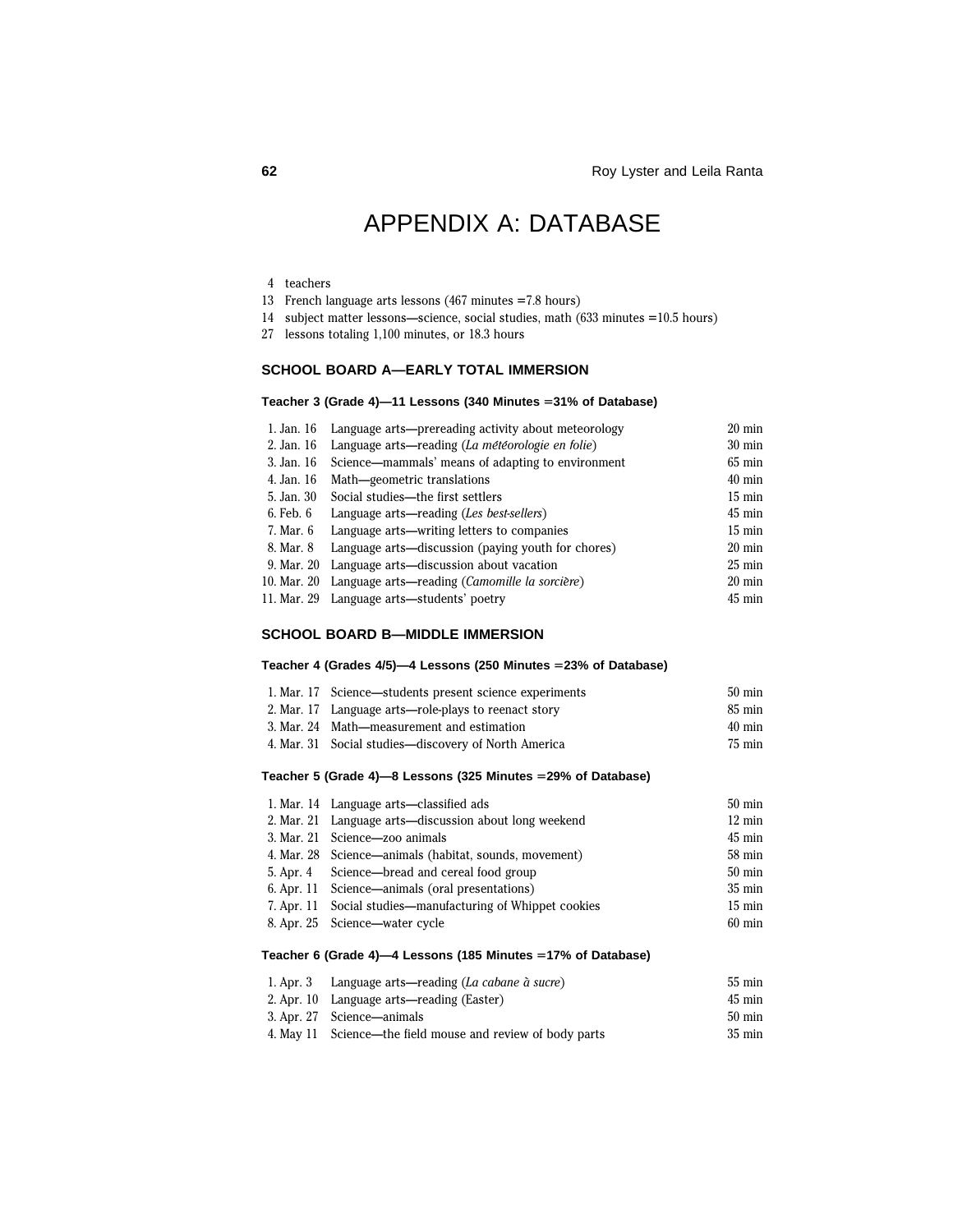# APPENDIX B: ENGLISH GLOSSES

#### (1) (T3—Social Studies—Jan. 30)

- T3: *Je viens de descendances françaises. Et la France se trouve où?* "I'm of French descendance. And where is France?"
- St: *En Europe.* [Error-none] "In Europe."
- T3: *Ah! En Europe. Donc moi je serais une...?* "Ah! In Europe. So I would be a . . . ?"
- St: *Européenne*. [Error-none]
	- "European."

# (2) (T5—Social Studies—Apr. 11)

T5: *[ . . . ] Le premier chocolat, le premier biscuit a` la guimauve, enrobe´ de chocolat, il a e´te´ invente´ quand? Oui?*

"The first chocolate, the first chocolate covered marshmallow cookie was invented when? Yes?"

- St: *En mille neuf cent soixante-sept.* [Error-none] "In nineteen sixty-seven."
- T5: *Non, c'e´tait pas en mille neuf cent soixante-sept.* "No, it wasn't in nineteen sixty-seven."

#### (3) (T6—Language Arts—Apr. 10)

- T6: *Qu'est-ce que tu fais le dimanche de Paˆques? Est-ce que tu manges des bonbons?* "What do you do on Easter Sunday? Do you eat candy?"
- St: *Du chocolat.* "Chocolate."
- T6: *Qu'est-ce tu fais?* "What do you do?"
- Stsame: *Je mange des Pâques*. [Error-lexical]
	- "I eat Easter."
	- T6: *Tu manges le Pa ..., les Pâques, les Pâques? Qu'est-ce que ça veut dire "manger"?* "You eat the Ea... Easter, Easter? What does 'eat' mean?"
- (4) (T4—Science—Mar. 17)
	- St: Démarche: Nous coupons les pailles en six différents grosseurs et attache les *pailles avec le ruban gomme´.* [Error-multiple] "Procedure: We cut the straws into six different thicknesses and attaches the straws with tape."
	- T4: *Euh, David, excuse-moi. Je veux que tu te serves du mot "longueur." Vous avez coupe´ les pailles en diffe´rentes longueurs. Pas grosseurs.* [FB-explicit] "Uh, David, excuse me. I want you to use the word 'length.' You cut the straws into different lengths. Not thicknesses."
- (5) (T6—Science—Apr. 27)
	- St: *La note pour le* shot. [Error-L1] "The note for the shot."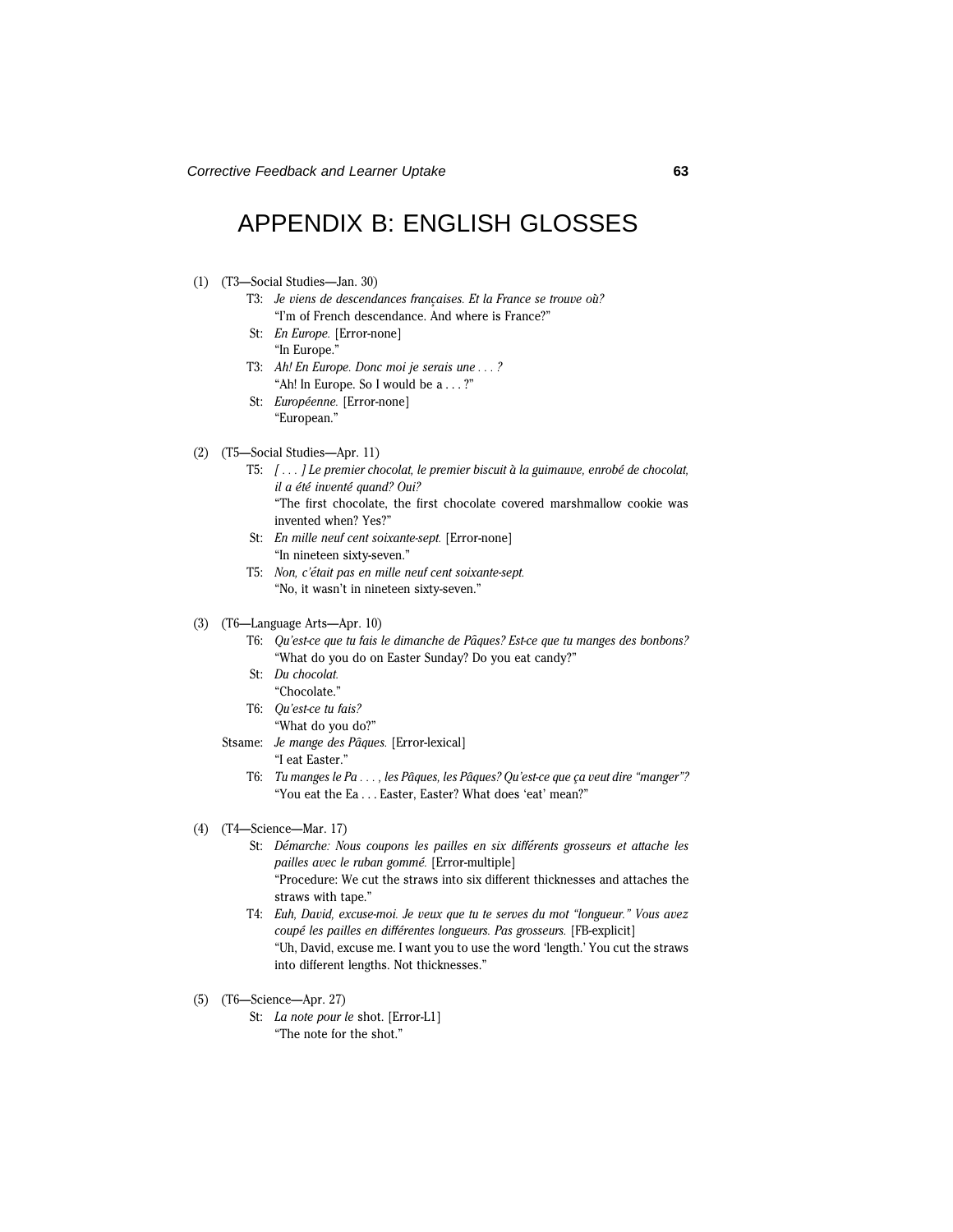- T6: *Oh, pour la, oh, pour ça. Tu veux dire pour la piqûre. Piqûre. Oui?* [FB-explicit] "Oh, for the, oh, for that. You mean for the needle. Needle. Yes?"
- (6) (T6—Language Arts—Apr. 3)
	- St: L'eau érable? [Error-grammatical] "Maple sap?"
	- T6: *L'eau d'e´rable.* [FB-recast] *C'est bien.* "Maple sap. Good."
- (7) T4—Science—Mar. 17)
	- St: Parce que il veut juste lui pour être chaud. [Error-grammatical] "Because he wants just him to be warm."
	- T4: Oh. Quelqu'un qui veut juste avoir la chaleur pour lui-même. [FB-recast] "Oh. Someone who wants to have the heat just for himself."
- (8) (T6—Language Arts—Apr. 3)
	- St: *Est-ce que, est-ce que je peux fait une carte sur le... pour mon petit frère sur le* computer*?* [Error-multiple]
	- "Can, can I made a card on the . . . for my little brother on the computer?"
	- T6: *Pardon?* [FB-clarification] "Pardon?"
- (9) (T5—Science—Mar. 28)
	- St: Euhm, le, le éléphant. Le éléphant gronde. [Error-multiple] "Uhm, the, the elephant. The elephant growls."
	- T5: *Est-ce qu'on dit le éléphant?* [FB-metalinguistic] "Do we say *the* elephant?"
- (10) (T5—Science—Mar. 28)
	- St: *Le chien peut court.* [Error-grammatical]
	- "The dog can runs."
	- T5: *Le chien peut court? Le chien peut...* [FB-elicitation]
		- "The dog can *runs*? The dog can . . . "
- (11) (T3—Science—Jan. 16)
	- St: *Le . . . le girafe?* [Error-gender]
	- "The . . . the giraffe?"
	- T3: *Le girafe?* [FB-repetition] "*The* giraffe?"
- (12) (T3—Language Arts—Jan. 16)
	- St: Appelez la métérologue. [Error-phonological]
	- "Call the meterologist."
	- T3: *Non. Reprends-toi. Me´-te´-o-ro-logue. Dis-le.* [FB-explicit] "No. Try again. Me-te-o-ro-lo-gist. Say it."
- (13) (T5—Science—Mar. 28)
	- St: *Il habiter.* [Error-grammatical] "He to live."
	- T5: *Pas il habiter, il...* [FB-elicitation] "Not 'he to live,' he..."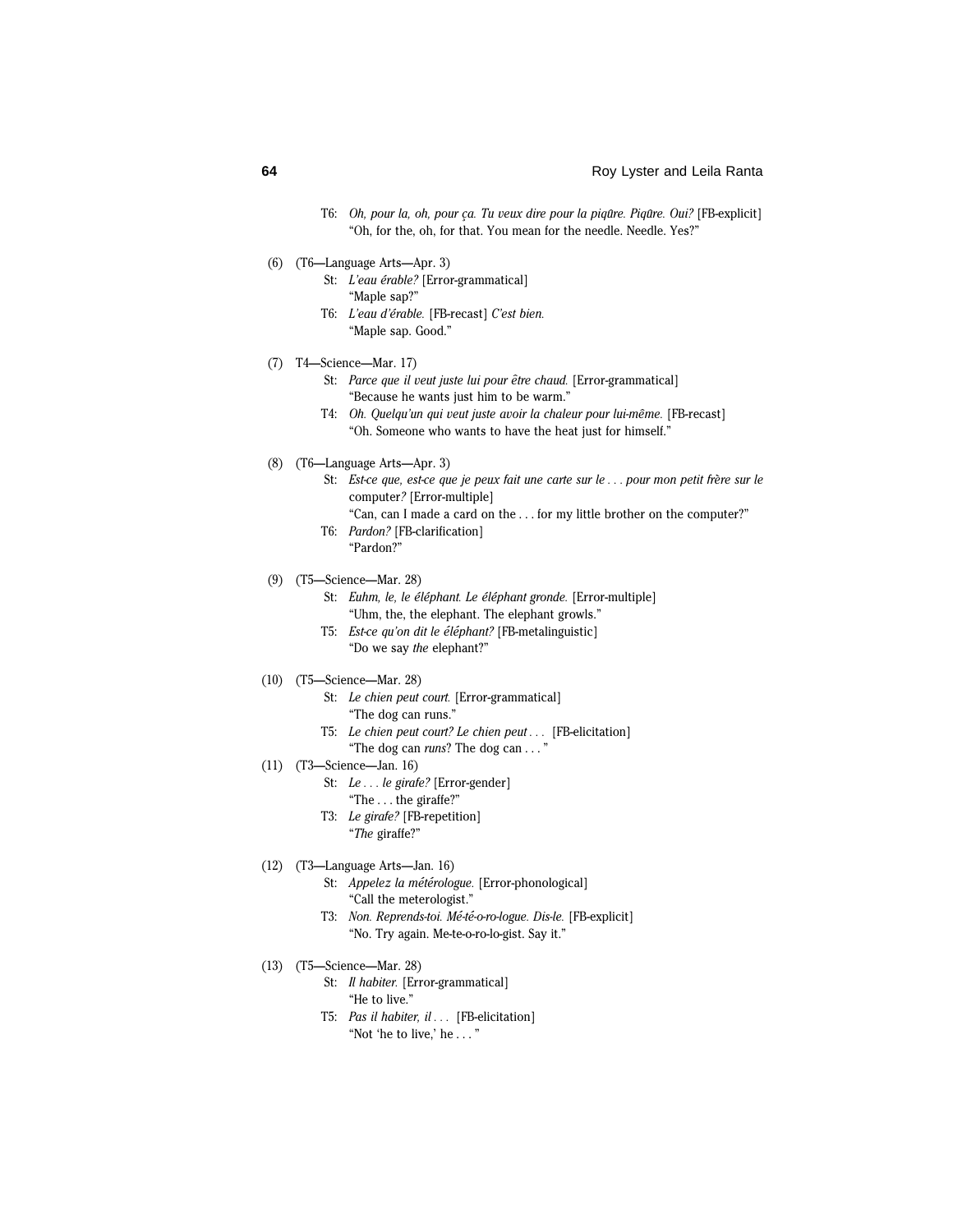- (14) (T4—Science—Mar. 17)
	- St: *La`, je veux, la` je vas le faire a` pied.* [Error-lexical] "Now, I wanna, now I'm gonna do it on foot."
	- T4: *. . . avec mon pied.* [FB-recast]
		- "... with my foot."
	- St: *. . . avec mon pied.* [Repair-repetition] "... with my foot."
- (15) (T3—Language Arts—Mar. 20)
	- St: Mais, mais, elle nous a appellés le matin pis uhm dimanche Diana et son frère *ils ont venu chez moi.* [Error-grammatical] "But, but she called us in the morning, an', uh, Sunday, Diana and her brother came over to my place."
	- T3: *Sont venus.* [FB-recast]
		- "Came over."
	- St: *Sont venus chez moi pour jouer.* [Repair-incorporation] "Came over to my place to play."
- (16) (T3—Science—Jan. 16)
	- St: *La marmotte c'est pas celui en haut?* [Error-gender] "The groundhog isn't the one on top?"
	- T3: *Pardon?* [FB-clarification] "Pardon?"
	- St: *La marmotte c'est pas celle en haut?* [Repair-self] "The groundhog isn't the one on top?"

## (17) (T5—Science—Apr. 4)

- St: *J'ai apporté du* pita bread. *Le pita, c'est le même chose*. [Error-multiple] "I brought some pita bread. Pita's the same thing."
- T5: Oké, mais pita bread, *comment tu pourrais dire ça tu penses?* [FB-elicitation] "Okay, but pita bread, how do you think you could say that?"
- Stdif: *Le pain pita.* [Repair-peer] "Pita bread."
- (18) (T3—Language Arts—Mar. 6)
	- St: *J'ai de la difficulte´ a` . . . comment expliquer que em... pour lui qui . . . qui nous envoie une lettre dans le futur.* [Error-lexical] "I have difficulty with . . . how to explain that, uhm . . . for him to . . . to send us a letter in the future."
	- T3: *Je ne comprends pas.* [FB-clarification] "I don't understand."
	- Sts: *Moi non plus.*
		- "Me neither."
	- Stsame: *J'ai de la difficulte´ a` ...a` formuler une phrase pour dire em... pouvez-vous renvoyer une lettre de re´ . . . une lettre de retour.* [Needs-different] "I have difficulty with... with formulating a sentence to say, uhm . . . can you send back a letter of re...a letter of return."
		- T3: *Une lettre de retour?* [FB-repetition] "A letter of return?"